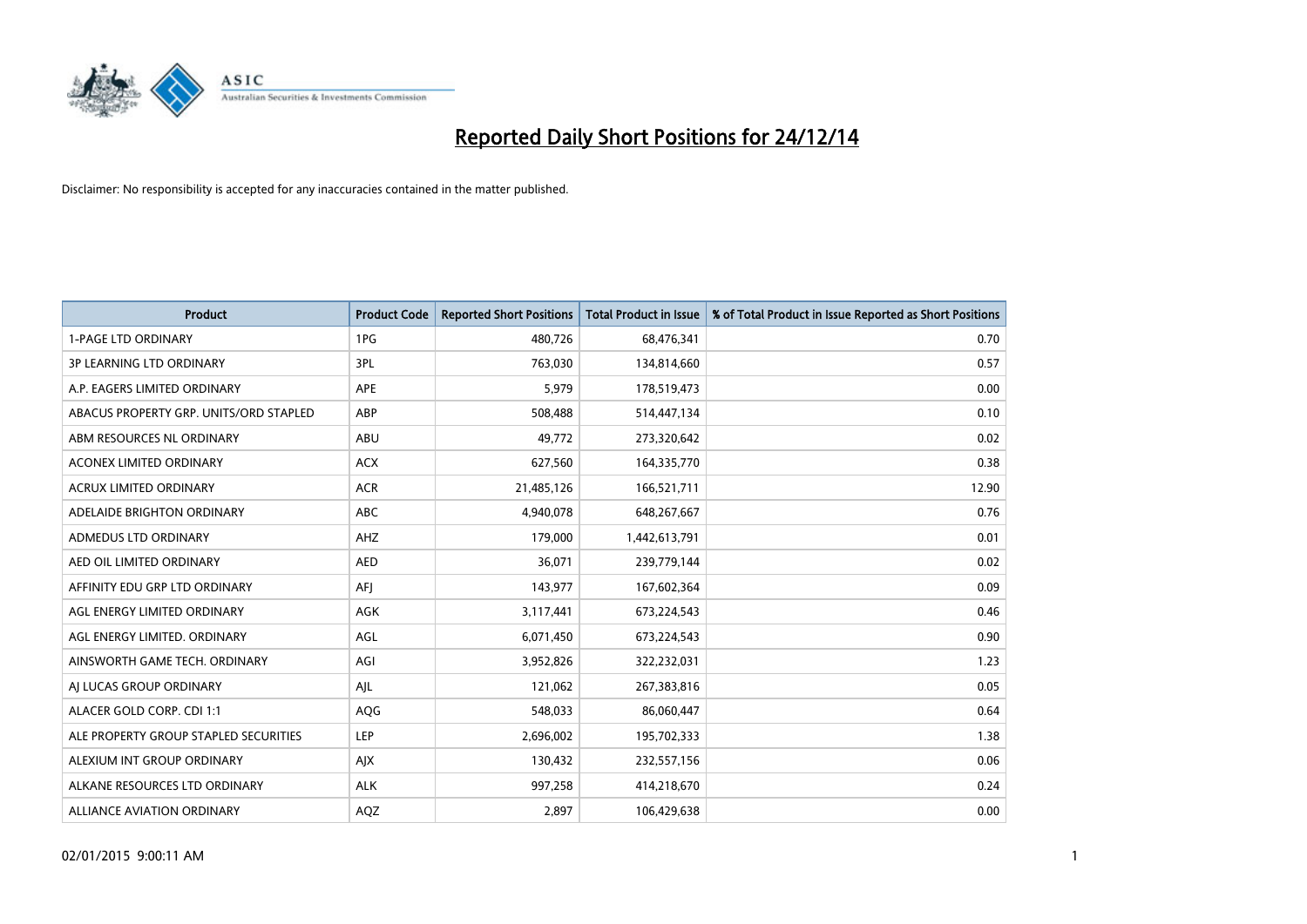

| <b>Product</b>                          | <b>Product Code</b> | <b>Reported Short Positions</b> | <b>Total Product in Issue</b> | % of Total Product in Issue Reported as Short Positions |
|-----------------------------------------|---------------------|---------------------------------|-------------------------------|---------------------------------------------------------|
| ALS LTD ORDINARY                        | <b>ALQ</b>          | 34,200,922                      | 407,246,306                   | 8.40                                                    |
| ALTIUM LIMITED ORDINARY                 | <b>ALU</b>          | 24,685                          | 129,272,762                   | 0.02                                                    |
| ALUMINA LIMITED ORDINARY                | <b>AWC</b>          | 16,843,546                      | 2,806,225,615                 | 0.60                                                    |
| AMALGAMATED HOLDINGS ORDINARY           | <b>AHD</b>          | 565                             | 157,917,136                   | 0.00                                                    |
| AMCOM TELECOMM, ORDINARY                | <b>AMM</b>          | 4,098,512                       | 266,399,148                   | 1.54                                                    |
| AMCOR LIMITED ORDINARY                  | <b>AMC</b>          | 12,551,002                      | 1,206,684,923                 | 1.04                                                    |
| AMP CAPITAL CHINA ORDINARY UNITS        | AGF                 | 2,254                           | 374,593,484                   | 0.00                                                    |
| AMP LIMITED ORDINARY                    | AMP                 | 10,381,640                      | 2,957,737,964                 | 0.35                                                    |
| ANSELL LIMITED ORDINARY                 | <b>ANN</b>          | 5,016,194                       | 153,139,924                   | 3.28                                                    |
| ANTARES ENERGY LTD ORDINARY             | <b>AZZ</b>          | 421,688                         | 242,750,000                   | 0.17                                                    |
| ANZ BANKING GRP LTD ORDINARY            | ANZ                 | 19,030,092                      | 2,756,650,267                 | 0.69                                                    |
| APA GROUP STAPLED SECURITIES            | APA                 | 15,661,673                      | 980,917,175                   | 1.60                                                    |
| APN NEWS & MEDIA ORDINARY               | <b>APN</b>          | 4,129,795                       | 1,029,041,356                 | 0.40                                                    |
| AQUARIUS PLATINUM. ORDINARY             | <b>AOP</b>          | 2,683,101                       | 1,501,979,560                 | 0.18                                                    |
| ARAFURA RESOURCE LTD ORDINARY           | <b>ARU</b>          | 2,000                           | 441,270,644                   | 0.00                                                    |
| ARB CORPORATION ORDINARY                | ARP                 | 773,504                         | 79,156,214                    | 0.98                                                    |
| ARDENT LEISURE GROUP STAPLED SECURITIES | AAD                 | 5,609,840                       | 438,666,245                   | 1.28                                                    |
| ARENA REIT. STAPLED                     | <b>ARF</b>          | 46,242                          | 211,605,103                   | 0.02                                                    |
| ARISTOCRAT LEISURE ORDINARY             | <b>ALL</b>          | 795,287                         | 631,322,253                   | 0.13                                                    |
| ARRIUM LTD ORDINARY                     | ARI                 | 79,844,237                      | 2,937,293,755                 | 2.72                                                    |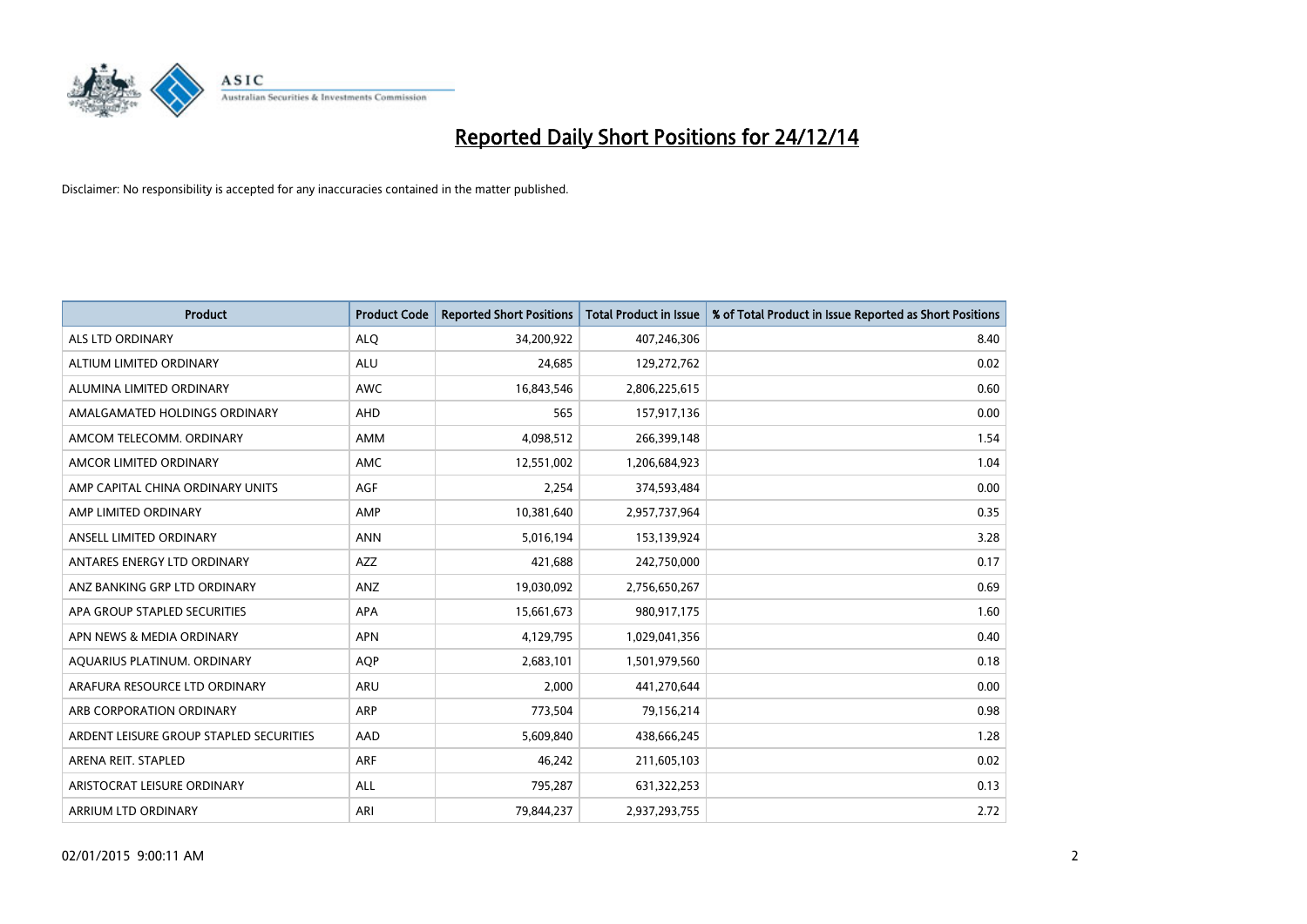

| <b>Product</b>                            | <b>Product Code</b> | <b>Reported Short Positions</b> | <b>Total Product in Issue</b> | % of Total Product in Issue Reported as Short Positions |
|-------------------------------------------|---------------------|---------------------------------|-------------------------------|---------------------------------------------------------|
| ASALEO CARE LIMITED ORDINARY              | AHY                 | 6,503,566                       | 603,469,434                   | 1.08                                                    |
| ASCIANO LIMITED ORDINARY                  | <b>AIO</b>          | 4,610,909                       | 975,385,664                   | 0.47                                                    |
| ASG GROUP LIMITED ORDINARY                | <b>ASZ</b>          | 41,534                          | 206,720,839                   | 0.02                                                    |
| ASPEN GROUP ORD/UNITS STAPLED             | APZ                 | 100,112                         | 113,183,450                   | 0.09                                                    |
| ASPIRE MINING LTD ORDINARY                | <b>AKM</b>          | 1,000,001                       | 703,463,306                   | 0.14                                                    |
| ASTRO JAP PROP GROUP STAPLED US PROHIBIT. | AJA                 | 91,045                          | 67,183,619                    | 0.14                                                    |
| ASX LIMITED ORDINARY                      | ASX                 | 6,039,147                       | 193,595,162                   | 3.12                                                    |
| ATLAS IRON LIMITED ORDINARY               | <b>AGO</b>          | 103,824,596                     | 919,475,619                   | 11.29                                                   |
| ATRUM COAL NL ORDINARY                    | <b>ATU</b>          | 72,700                          | 170,142,959                   | 0.04                                                    |
| AUCKLAND INTERNATION ORDINARY             | <b>AIA</b>          | 102,350                         | 1,190,484,097                 | 0.01                                                    |
| AURIZON HOLDINGS LTD ORDINARY             | AZJ                 | 1,817,519                       | 2,137,284,503                 | 0.09                                                    |
| AUSDRILL LIMITED ORDINARY                 | ASL                 | 22,535,966                      | 312,277,224                   | 7.22                                                    |
| AUSENCO LIMITED ORDINARY                  | AAX                 | 361,064                         | 168,449,799                   | 0.21                                                    |
| AUSNET SERVICES STAPLED SECURITIES        | AST                 | 27,583,851                      | 3,425,244,162                 | 0.81                                                    |
| <b>AUSTAL LIMITED ORDINARY</b>            | ASB                 | 133,047                         | 346,772,567                   | 0.04                                                    |
| AUSTBROKERS HOLDINGS ORDINARY             | <b>AUB</b>          | 60,745                          | 61,740,597                    | 0.10                                                    |
| AUSTEX OIL LIMITED ORDINARY               | <b>AOK</b>          | 62,000                          | 558,571,402                   | 0.01                                                    |
| AUSTIN ENGINEERING ORDINARY               | <b>ANG</b>          | 422,570                         | 84,274,004                    | 0.50                                                    |
| <b>AUSTIN EXPLORATION ORDINARY</b>        | <b>AKK</b>          | 735,770                         | 327,862,790                   | 0.22                                                    |
| AUSTRALIAN AGRICULT. ORDINARY             | AAC                 | 5,372,930                       | 532,474,721                   | 1.01                                                    |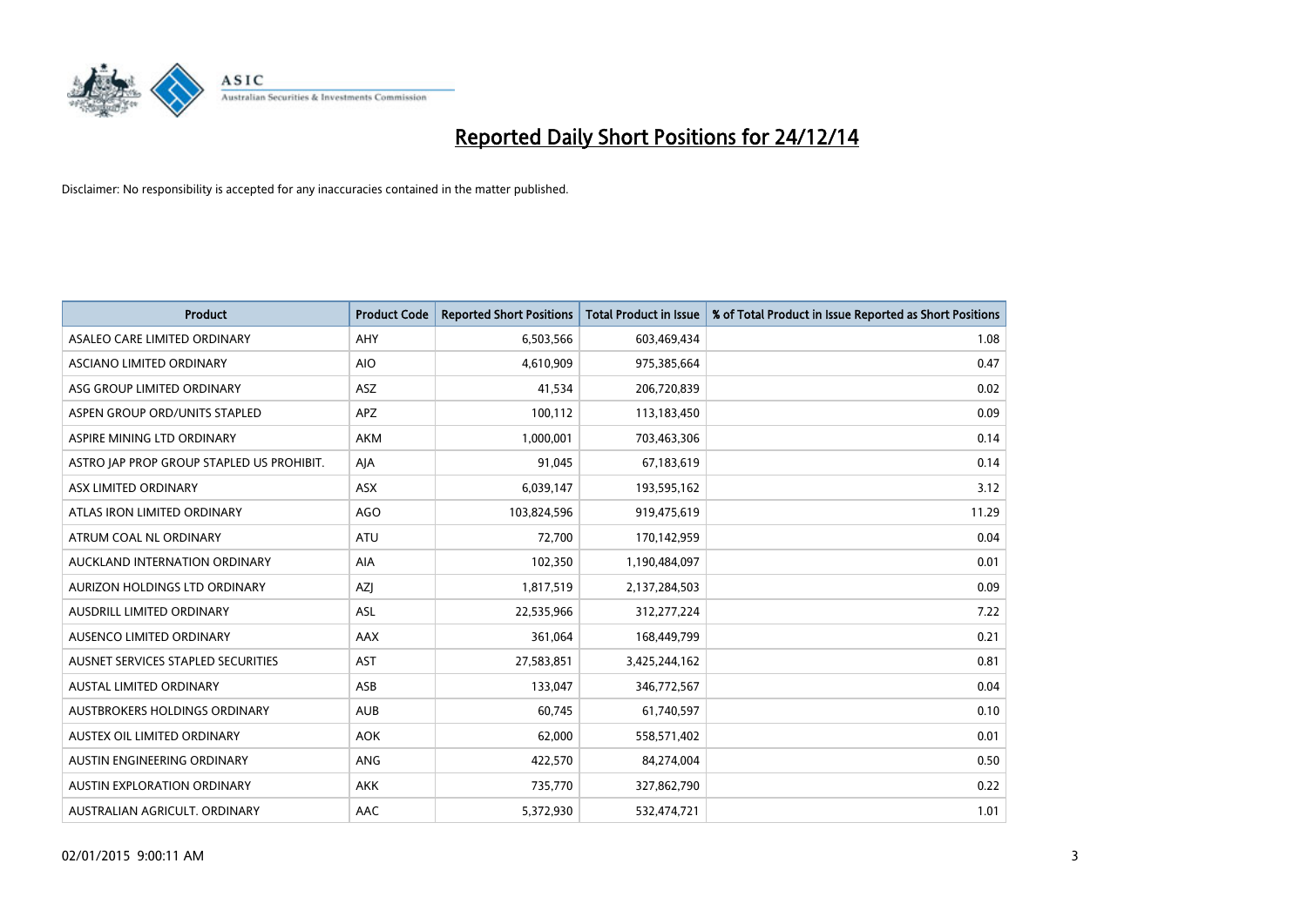

| <b>Product</b>                       | <b>Product Code</b> | <b>Reported Short Positions</b> | <b>Total Product in Issue</b> | % of Total Product in Issue Reported as Short Positions |
|--------------------------------------|---------------------|---------------------------------|-------------------------------|---------------------------------------------------------|
| AUSTRALIAN PHARM, ORDINARY           | API                 | 8,523,342                       | 488,115,883                   | 1.75                                                    |
| AUTOMOTIVE HOLDINGS ORDINARY         | <b>AHE</b>          | 3,265,365                       | 306,437,941                   | 1.07                                                    |
| AVANCO RESOURCES LTD ORDINARY        | AVB                 | 3,263,736                       | 1,661,675,855                 | 0.20                                                    |
| AVEO GROUP STAPLED SECURITIES        | <b>AOG</b>          | 3,216,050                       | 499,536,460                   | 0.64                                                    |
| AWE LIMITED ORDINARY                 | <b>AWE</b>          | 12,301,929                      | 525,861,050                   | 2.34                                                    |
| <b>AZONTO PET LTD ORDINARY</b>       | <b>APY</b>          | 1                               | 1,159,375,100                 | 0.00                                                    |
| AZUMAH RESOURCES ORDINARY            | <b>AZM</b>          | 1                               | 389,316,919                   | 0.00                                                    |
| <b>BANDANNA ENERGY ORDINARY</b>      | <b>BND</b>          | 17,540,654                      | 528,481,199                   | 3.32                                                    |
| BANK OF QUEENSLAND. ORDINARY         | <b>BOQ</b>          | 1,953,687                       | 366,982,047                   | 0.53                                                    |
| <b>BASE RES LIMITED ORDINARY</b>     | <b>BSE</b>          | 5,186,685                       | 563,902,771                   | 0.92                                                    |
| BATHURST RES LTD. ORDINARY           | <b>BRL</b>          | 207,998                         | 947,828,434                   | 0.02                                                    |
| <b>BC IRON LIMITED ORDINARY</b>      | <b>BCI</b>          | 14,699,486                      | 196,196,992                   | 7.49                                                    |
| BEACH ENERGY LIMITED ORDINARY        | <b>BPT</b>          | 16,239,608                      | 1,297,496,886                 | 1.25                                                    |
| BEADELL RESOURCE LTD ORDINARY        | <b>BDR</b>          | 38,587,088                      | 798,657,280                   | 4.83                                                    |
| <b>BEGA CHEESE LTD ORDINARY</b>      | <b>BGA</b>          | 2,675,525                       | 152,602,945                   | 1.75                                                    |
| BENDIGO AND ADELAIDE ORDINARY        | <b>BEN</b>          | 16,689,849                      | 450,927,758                   | 3.70                                                    |
| BERKELEY RESOURCES ORDINARY          | <b>BKY</b>          | 77,000                          | 180,361,323                   | 0.04                                                    |
| BETASHARESCASHETF ETF UNITS          | AAA                 | 634                             | 12,958,172                    | 0.00                                                    |
| <b>BHP BILLITON LIMITED ORDINARY</b> | <b>BHP</b>          | 10,871,769                      | 3,211,691,105                 | 0.34                                                    |
| <b>BIGAIR GROUP LIMITED ORDINARY</b> | <b>BGL</b>          | 35,375                          | 172,872,340                   | 0.02                                                    |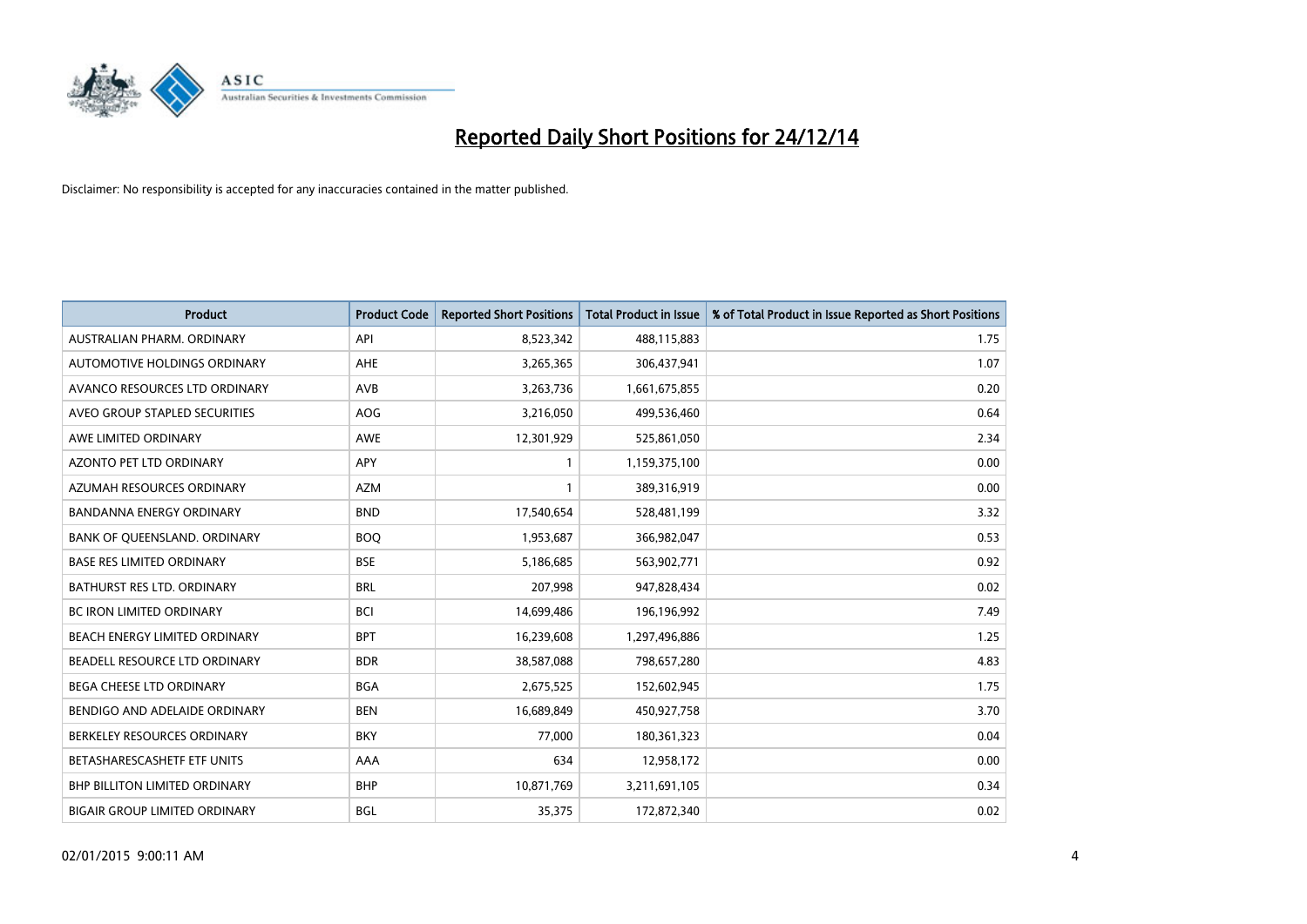

| <b>Product</b>                     | <b>Product Code</b> | <b>Reported Short Positions</b> | <b>Total Product in Issue</b> | % of Total Product in Issue Reported as Short Positions |
|------------------------------------|---------------------|---------------------------------|-------------------------------|---------------------------------------------------------|
| <b>BILLABONG ORDINARY</b>          | <b>BBG</b>          | 6,859,988                       | 990,370,034                   | 0.69                                                    |
| <b>BLACKHAM RESOURCES ORDINARY</b> | <b>BLK</b>          | 1,115,139                       | 143,614,941                   | 0.78                                                    |
| <b>BLACKMORES LIMITED ORDINARY</b> | <b>BKL</b>          | 9,915                           | 17,224,199                    | 0.06                                                    |
| BLUESCOPE STEEL LTD ORDINARY       | <b>BSL</b>          | 10,067,000                      | 559,227,871                   | 1.80                                                    |
| <b>BOART LONGYEAR ORDINARY</b>     | <b>BLY</b>          | 20,735,668                      | 637,490,726                   | 3.25                                                    |
| BOART LONGYEAR RTS 12JAN15 FORUS   | <b>BLYR</b>         | 4,521,379                       | 624,613,413                   | 0.72                                                    |
| BORA BORA RESOURCES ORDINARY       | <b>BBR</b>          | 89,167                          | 34,970,000                    | 0.25                                                    |
| BORAL LIMITED. ORDINARY            | <b>BLD</b>          | 12,820,906                      | 782,736,249                   | 1.64                                                    |
| <b>BRADKEN LIMITED ORDINARY</b>    | <b>BKN</b>          | 1,908,988                       | 171,027,249                   | 1.12                                                    |
| <b>BRAMBLES LIMITED ORDINARY</b>   | <b>BXB</b>          | 6,316,847                       | 1,566,132,307                 | 0.40                                                    |
| BREVILLE GROUP LTD ORDINARY        | <b>BRG</b>          | 3,821,470                       | 130,095,322                   | 2.94                                                    |
| <b>BRICKWORKS LIMITED ORDINARY</b> | <b>BKW</b>          | 43,998                          | 148,403,478                   | 0.03                                                    |
| BT INVESTMENT MNGMNT ORDINARY      | <b>BTT</b>          | 1,875                           | 292,408,424                   | 0.00                                                    |
| <b>BURSON GROUP LTD ORDINARY</b>   | <b>BAP</b>          | 1,760,121                       | 163,585,666                   | 1.08                                                    |
| <b>BURU ENERGY ORDINARY</b>        | <b>BRU</b>          | 13,627,528                      | 339,997,078                   | 4.01                                                    |
| <b>BWP TRUST ORDINARY UNITS</b>    | <b>BWP</b>          | 14,116,392                      | 639,724,826                   | 2.21                                                    |
| CABCHARGE AUSTRALIA ORDINARY       | CAB                 | 9,729,934                       | 120,430,683                   | 8.08                                                    |
| <b>CADENCE CAPITAL ORDINARY</b>    | <b>CDM</b>          | 170,000                         | 199,910,008                   | 0.09                                                    |
| CALTEX AUSTRALIA ORDINARY          | <b>CTX</b>          | 1,025,840                       | 270,000,000                   | 0.38                                                    |
| CAPE LAMBERT RES LTD ORDINARY      | <b>CFE</b>          | 280,137                         | 626,686,586                   | 0.04                                                    |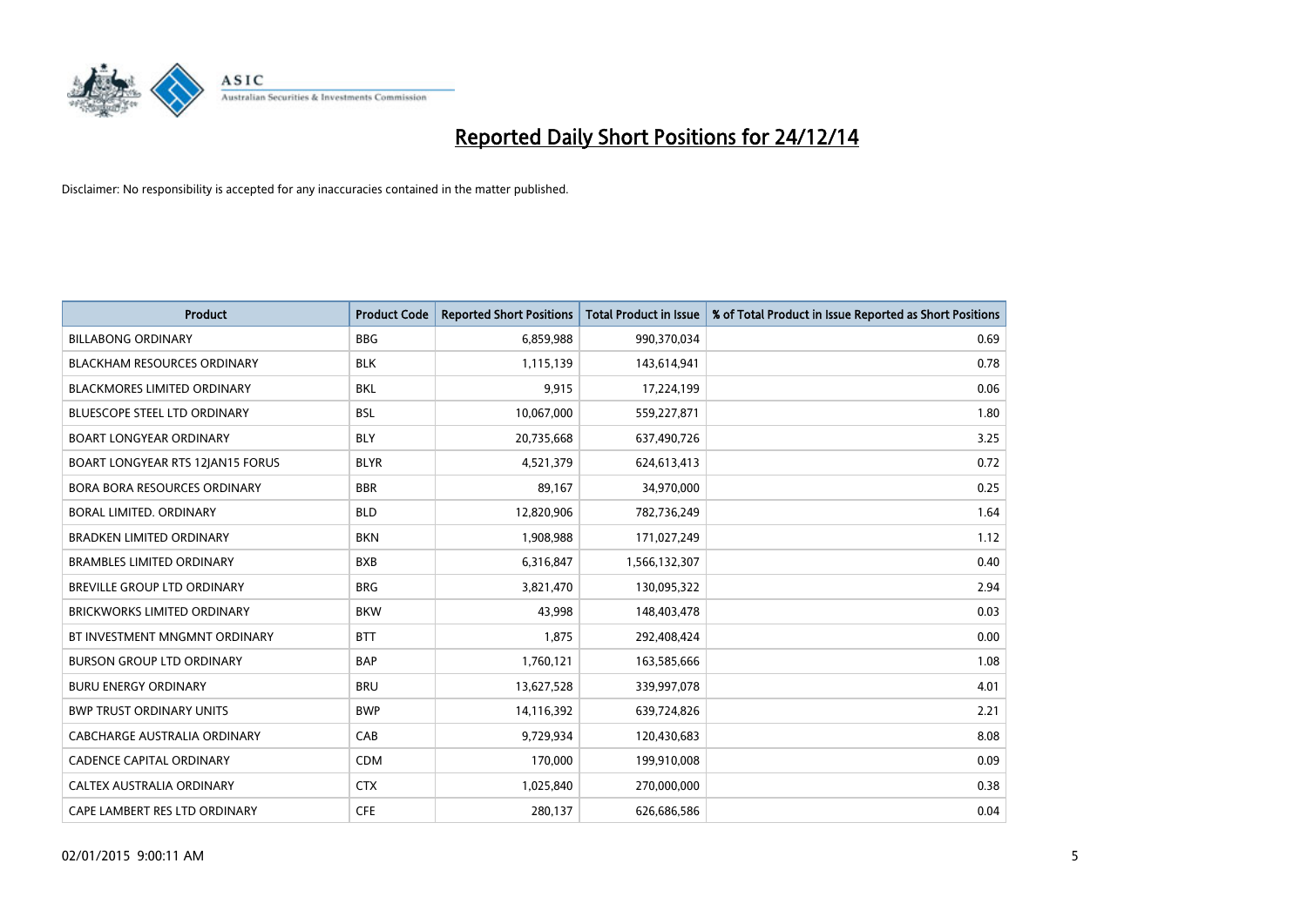

| <b>Product</b>                          | <b>Product Code</b> | <b>Reported Short Positions</b> | <b>Total Product in Issue</b> | % of Total Product in Issue Reported as Short Positions |
|-----------------------------------------|---------------------|---------------------------------|-------------------------------|---------------------------------------------------------|
| CAPITOL HEALTH ORDINARY                 | CAJ                 | 802,372                         | 496,244,861                   | 0.16                                                    |
| <b>CARDNO LIMITED ORDINARY</b>          | <b>CDD</b>          | 14,527,012                      | 164,362,901                   | 8.84                                                    |
| CARINDALE PROPERTY UNIT                 | <b>CDP</b>          | 8,823                           | 70,000,000                    | 0.01                                                    |
| CARNARVON PETROLEUM ORDINARY            | <b>CVN</b>          | 1,956,906                       | 988,295,069                   | 0.20                                                    |
| CARSALES.COM LTD ORDINARY               | <b>CRZ</b>          | 14,344,505                      | 239,001,759                   | 6.00                                                    |
| <b>CASH CONVERTERS ORDINARY</b>         | CCV                 | 4,743,381                       | 478,876,525                   | 0.99                                                    |
| CEDAR WOODS PROP. ORDINARY              | <b>CWP</b>          | 36,776                          | 78,336,371                    | 0.05                                                    |
| CENTRAL PETROLEUM ORDINARY              | <b>CTP</b>          | 5,737                           | 368,718,957                   | 0.00                                                    |
| CENTURIA METRO REIT STAPLED             | <b>CMA</b>          | 698,404                         | 71,500,158                    | 0.98                                                    |
| CFS RETAIL TRUST GRP STAPLED SECURITIES | <b>CFX</b>          | 5,266,699                       | 3,050,355,727                 | 0.17                                                    |
| CHALLENGER LIMITED ORDINARY             | <b>CGF</b>          | 1,506,784                       | 569,725,821                   | 0.26                                                    |
| CHANDLER MACLEOD LTD ORDINARY           | <b>CMG</b>          | 4,000                           | 547,985,086                   | 0.00                                                    |
| CHARTER HALL GROUP STAPLED US PROHIBIT. | <b>CHC</b>          | 460,201                         | 355,051,540                   | 0.13                                                    |
| <b>CHARTER HALL RETAIL UNITS</b>        | <b>COR</b>          | 14,799,689                      | 372,893,153                   | 3.97                                                    |
| <b>CHORUS LIMITED ORDINARY</b>          | <b>CNU</b>          | 53,486                          | 396,369,767                   | 0.01                                                    |
| CLEARVIEW WEALTH LTD ORDINARY           | <b>CVW</b>          | 10,001                          | 581,111,182                   | 0.00                                                    |
| CLINUVEL PHARMACEUT. ORDINARY           | <b>CUV</b>          | 39,906                          | 42,466,435                    | 0.09                                                    |
| COAL OF AFRICA LTD ORDINARY             | <b>CZA</b>          | 426                             | 1,599,368,613                 | 0.00                                                    |
| <b>COALSPUR MINES LTD ORDINARY</b>      | <b>CPL</b>          | 437,573                         | 641,544,455                   | 0.07                                                    |
| COCA-COLA AMATIL ORDINARY               | <b>CCL</b>          | 26,587,129                      | 763,590,249                   | 3.48                                                    |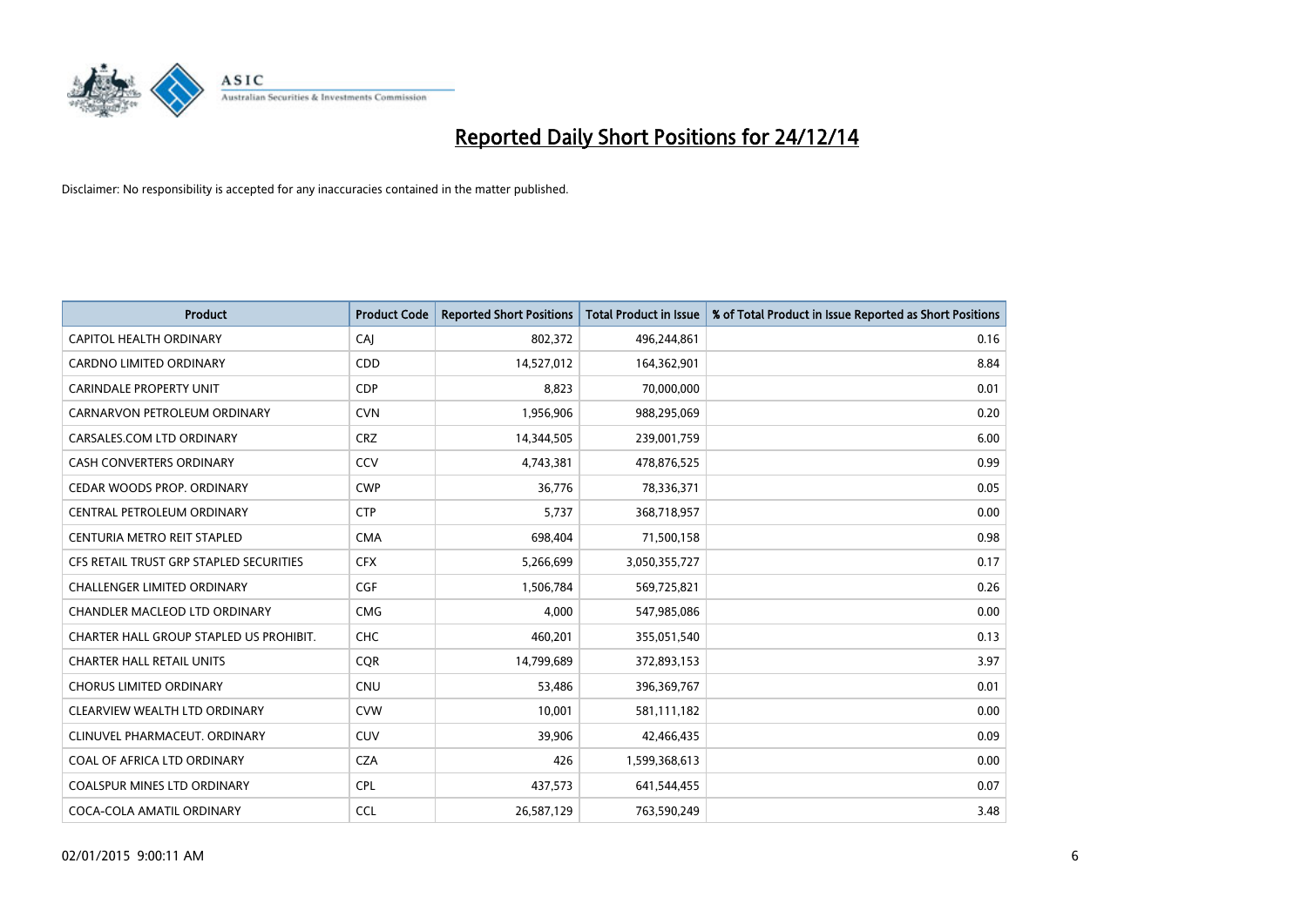

| <b>Product</b>                          | <b>Product Code</b> | <b>Reported Short Positions</b> | <b>Total Product in Issue</b> | % of Total Product in Issue Reported as Short Positions |
|-----------------------------------------|---------------------|---------------------------------|-------------------------------|---------------------------------------------------------|
| <b>COCHLEAR LIMITED ORDINARY</b>        | <b>COH</b>          | 5,666,270                       | 57,081,775                    | 9.93                                                    |
| <b>COCKATOO COAL ORDINARY</b>           | <b>COK</b>          | 167,987                         | 4,560,196,928                 | 0.00                                                    |
| <b>CODAN LIMITED ORDINARY</b>           | <b>CDA</b>          | 142,965                         | 176,969,924                   | 0.08                                                    |
| <b>COFFEY INTERNATIONAL ORDINARY</b>    | <b>COF</b>          | 6,077                           | 255,833,165                   | 0.00                                                    |
| <b>COKAL LTD ORDINARY</b>               | <b>CKA</b>          | 6,820                           | 471,487,926                   | 0.00                                                    |
| <b>COLLECTION HOUSE ORDINARY</b>        | <b>CLH</b>          | 3,077,681                       | 130,443,227                   | 2.36                                                    |
| <b>COLLINS FOODS LTD ORDINARY</b>       | <b>CKF</b>          | 9,693                           | 93,000,003                    | 0.01                                                    |
| COMMONWEALTH BANK, ORDINARY             | <b>CBA</b>          | 20,770,731                      | 1,621,319,194                 | 1.28                                                    |
| <b>COMPASS RESOURCES ORDINARY</b>       | <b>CMR</b>          | 7,472                           | 1,403,744,100                 | 0.00                                                    |
| <b>COMPUTERSHARE LTD ORDINARY</b>       | <b>CPU</b>          | 6,428,884                       | 556,203,079                   | 1.16                                                    |
| COOPER ENERGY LTD ORDINARY              | <b>COE</b>          | 3                               | 329,883,505                   | 0.00                                                    |
| <b>CORP TRAVEL LIMITED ORDINARY</b>     | <b>CTD</b>          | 558,685                         | 90,517,621                    | 0.62                                                    |
| COVER-MORE GRP LTD ORDINARY             | <b>CVO</b>          | 4,579,870                       | 317,750,000                   | 1.44                                                    |
| <b>CREDIT CORP GROUP ORDINARY</b>       | <b>CCP</b>          | 239,816                         | 46,296,407                    | 0.52                                                    |
| <b>CROMWELL PROP STAPLED SECURITIES</b> | <b>CMW</b>          | 8,070,055                       | 1,735,299,783                 | 0.47                                                    |
| <b>CROWE HORWATH AUS ORDINARY</b>       | <b>CRH</b>          | 5,135,789                       | 273,005,429                   | 1.88                                                    |
| CROWN RESORTS LTD ORDINARY              | <b>CWN</b>          | 13,628,082                      | 728,394,185                   | 1.87                                                    |
| <b>CSG LIMITED ORDINARY</b>             | CSV                 | 298,515                         | 284,148,839                   | 0.11                                                    |
| <b>CSL LIMITED ORDINARY</b>             | <b>CSL</b>          | 1,188,707                       | 474,524,527                   | 0.25                                                    |
| <b>CSR LIMITED ORDINARY</b>             | <b>CSR</b>          | 12,448,378                      | 506,000,315                   | 2.46                                                    |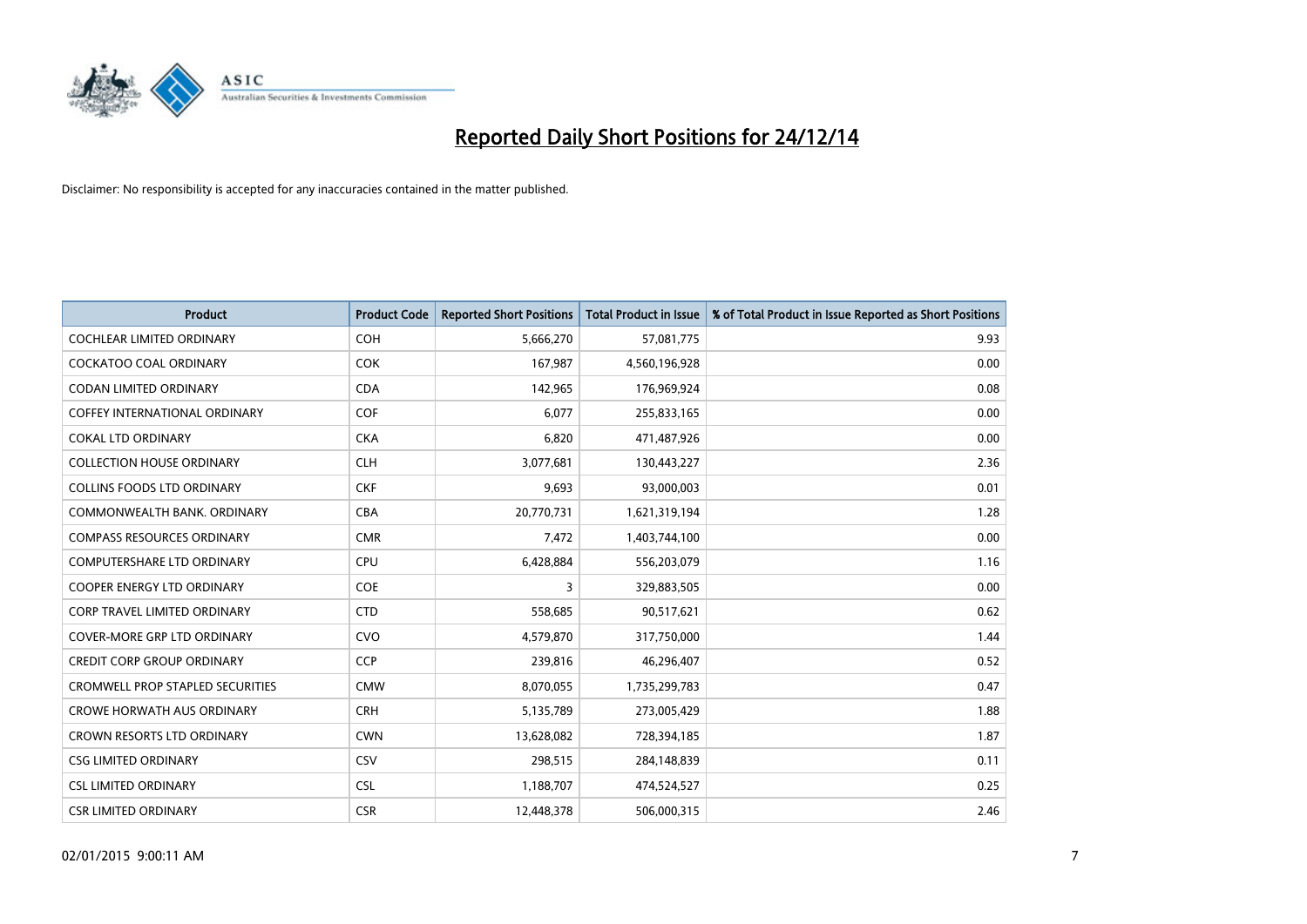

| <b>Product</b>                     | <b>Product Code</b> | <b>Reported Short Positions</b> | <b>Total Product in Issue</b> | % of Total Product in Issue Reported as Short Positions |
|------------------------------------|---------------------|---------------------------------|-------------------------------|---------------------------------------------------------|
| <b>CUDECO LIMITED ORDINARY</b>     | CDU                 | 9,312,541                       | 243,055,501                   | 3.83                                                    |
| DATA#3 LIMITED ORDINARY            | <b>DTL</b>          | 30,759                          | 153,974,950                   | 0.02                                                    |
| DECMIL GROUP LIMITED ORDINARY      | <b>DCG</b>          | 978,912                         | 168,657,794                   | 0.58                                                    |
| DEEP YELLOW LIMITED ORDINARY       | <b>DYL</b>          | 1,002                           | 1,899,361,295                 | 0.00                                                    |
| DEVINE LIMITED ORDINARY            | <b>DVN</b>          | 2,000                           | 158,730,556                   | 0.00                                                    |
| DEXUS PROPERTY GROUP STAPLED UNITS | <b>DXS</b>          | 1,008,113                       | 905,531,797                   | 0.11                                                    |
| DICK SMITH HLDGS ORDINARY          | <b>DSH</b>          | 16,636,756                      | 236,511,364                   | 7.03                                                    |
| DISCOVERY METALS LTD ORDINARY      | <b>DML</b>          | 445,184                         | 644,039,581                   | 0.07                                                    |
| DOMINO PIZZA ENTERPR ORDINARY      | <b>DMP</b>          | 1,453,602                       | 86,160,773                    | 1.69                                                    |
| DONACO INTERNATIONAL ORDINARY      | <b>DNA</b>          | 8,552,998                       | 460,434,022                   | 1.86                                                    |
| DORAY MINERALS LTD ORDINARY        | <b>DRM</b>          | 140,677                         | 165,834,256                   | 0.08                                                    |
| DOWNER EDI LIMITED ORDINARY        | <b>DOW</b>          | 26,195,483                      | 435,399,975                   | 6.02                                                    |
| DRAGON MINING LTD ORDINARY         | <b>DRA</b>          | 58                              | 88,840,613                    | 0.00                                                    |
| DRILLSEARCH ENERGY ORDINARY        | <b>DLS</b>          | 12,921,432                      | 461,101,450                   | 2.80                                                    |
| DUET GROUP STAPLED US PROHIBIT.    | <b>DUE</b>          | 18,181,819                      | 1,493,678,915                 | 1.22                                                    |
| <b>DULUXGROUP LIMITED ORDINARY</b> | <b>DLX</b>          | 2,840,714                       | 388,543,268                   | 0.73                                                    |
| ECHO ENTERTAINMENT ORDINARY        | <b>EGP</b>          | 10,526,139                      | 825,672,730                   | 1.27                                                    |
| ELDERS LIMITED DEFERRED SETTLEMENT | <b>ELDDA</b>        | 238,008                         | 83,723,251                    | 0.28                                                    |
| ELEMENTAL MINERALS ORDINARY        | <b>ELM</b>          | 94,536                          | 381,850,877                   | 0.02                                                    |
| <b>EMECO HOLDINGS ORDINARY</b>     | <b>EHL</b>          | 11,195,377                      | 599,675,707                   | 1.87                                                    |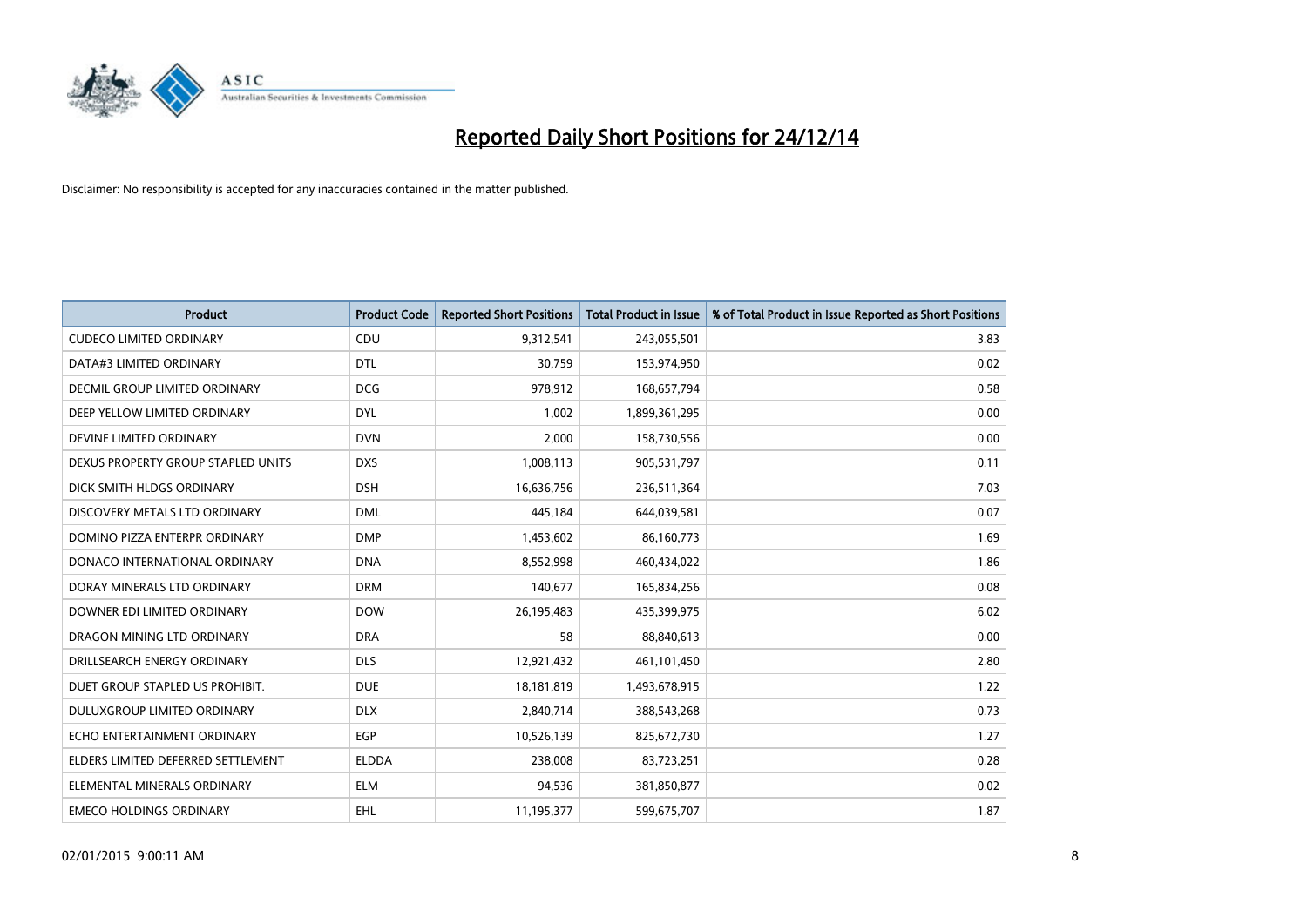

| <b>Product</b>                         | <b>Product Code</b> | <b>Reported Short Positions</b> | <b>Total Product in Issue</b> | % of Total Product in Issue Reported as Short Positions |
|----------------------------------------|---------------------|---------------------------------|-------------------------------|---------------------------------------------------------|
| <b>ENDEAVOUR MIN CORP CDI 1:1</b>      | <b>EVR</b>          | 11,405                          | 49,121,346                    | 0.02                                                    |
| ENERGY RESOURCES ORDINARY 'A'          | <b>ERA</b>          | 11,202,622                      | 517,725,062                   | 2.16                                                    |
| <b>ENERGY WORLD CORPOR, ORDINARY</b>   | EWC                 | 44,621,744                      | 1,734,166,672                 | 2.57                                                    |
| EQUATORIAL RES LTD ORDINARY            | EQX                 | 33                              | 124,445,353                   | 0.00                                                    |
| EQUITY TRUSTEES ORDINARY               | EQT                 | 28,535                          | 19,269,445                    | 0.15                                                    |
| ERM POWER LIMITED ORDINARY             | EPW                 | 1,460,269                       | 241,477,698                   | 0.60                                                    |
| ESTIA HEALTH LTD ORDINARY              | EHE                 | 211,109                         | 180,885,580                   | 0.12                                                    |
| EVOLUTION MINING LTD ORDINARY          | <b>EVN</b>          | 32,394,058                      | 714,921,647                   | 4.53                                                    |
| FAIRFAX MEDIA LTD ORDINARY             | <b>FXI</b>          | 50,604,374                      | 2,351,955,725                 | 2.15                                                    |
| <b>FANTASTIC HOLDINGS ORDINARY</b>     | <b>FAN</b>          | 14,643                          | 103,257,398                   | 0.01                                                    |
| FAR LTD ORDINARY                       | <b>FAR</b>          | 16,560,733                      | 3,126,808,427                 | 0.53                                                    |
| FEDERATION CNTRES ORD/UNIT STAPLED SEC | <b>FDC</b>          | 1,205,185                       | 1,427,641,565                 | 0.08                                                    |
| FINBAR GROUP LIMITED ORDINARY          | <b>FRI</b>          | 7,447                           | 228,720,815                   | 0.00                                                    |
| FISHER & PAYKEL H. ORDINARY            | <b>FPH</b>          | 616,787                         | 557,774,853                   | 0.11                                                    |
| FLEETWOOD CORP ORDINARY                | <b>FWD</b>          | 865,715                         | 61,039,412                    | 1.42                                                    |
| FLETCHER BUILDING ORDINARY             | <b>FBU</b>          | 1,985,823                       | 687,854,788                   | 0.29                                                    |
| FLEXIGROUP LIMITED ORDINARY            | FXL                 | 7,743,382                       | 304,096,060                   | 2.55                                                    |
| FLIGHT CENTRE TRAVEL ORDINARY          | <b>FLT</b>          | 6,242,799                       | 100,718,401                   | 6.20                                                    |
| FLINDERS MINES LTD ORDINARY            | <b>FMS</b>          | 165,000                         | 2,762,995,689                 | 0.01                                                    |
| FOCUS MINERALS LTD ORDINARY            | <b>FML</b>          | 6,384,112                       | 9,137,375,877                 | 0.07                                                    |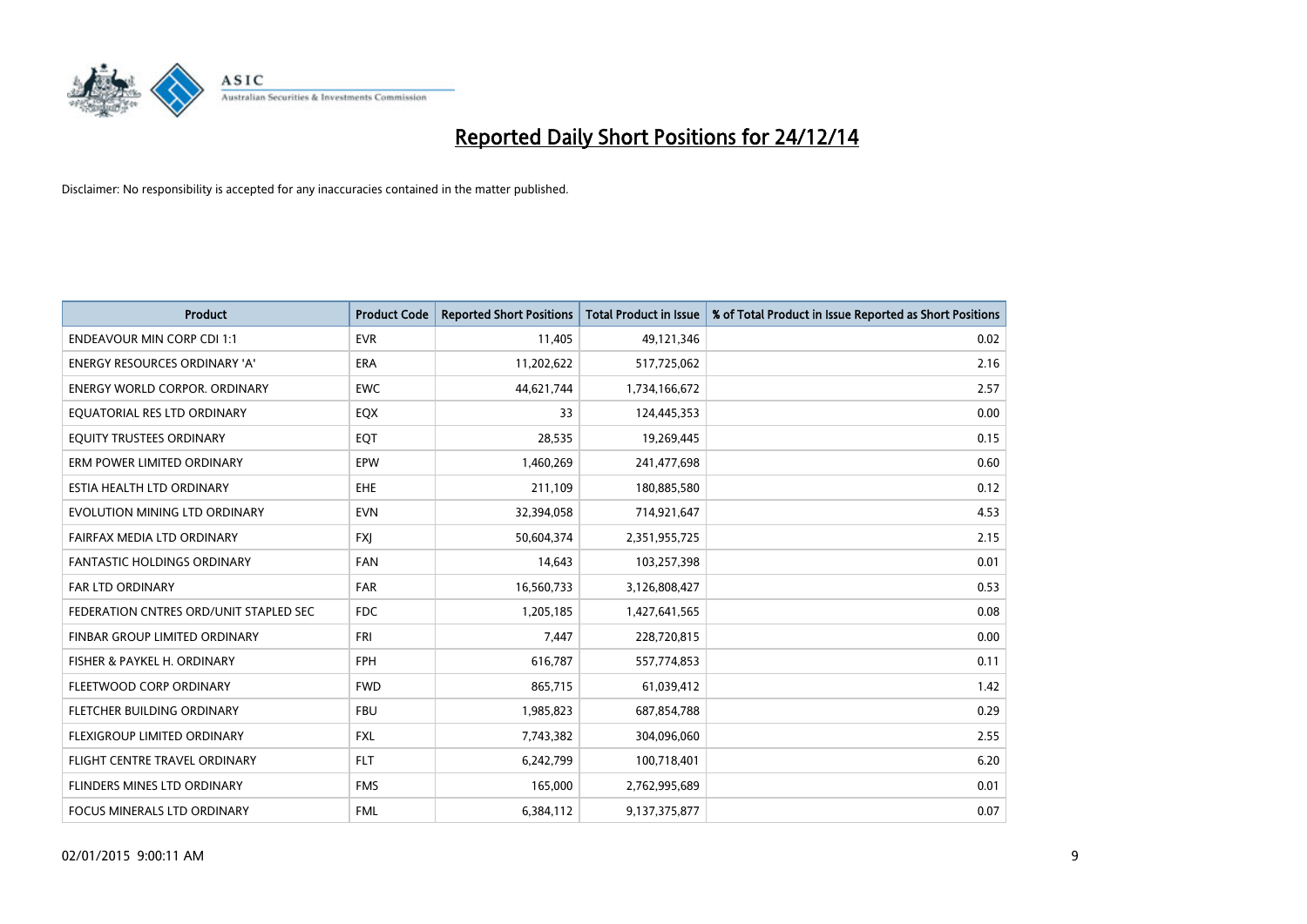

| <b>Product</b>                             | <b>Product Code</b> | <b>Reported Short Positions</b> | <b>Total Product in Issue</b> | % of Total Product in Issue Reported as Short Positions |
|--------------------------------------------|---------------------|---------------------------------|-------------------------------|---------------------------------------------------------|
| <b>FOLKESTONE EDU TRUST UNITS</b>          | <b>FET</b>          | 12,000                          | 205,992,922                   | 0.01                                                    |
| FONTERRA SHARE FUND ORDINARY UNITS         | <b>FSF</b>          | 100,083                         | 121,486,490                   | 0.08                                                    |
| FORTESCUE METALS GRP ORDINARY              | <b>FMG</b>          | 293,712,891                     | 3,113,798,151                 | 9.43                                                    |
| FREEDOM FOOD LTD ORDINARY                  | <b>FNP</b>          | 1,155                           | 152,689,663                   | 0.00                                                    |
| <b>FUNTASTIC LIMITED ORDINARY</b>          | <b>FUN</b>          | 370,000                         | 669,869,723                   | 0.06                                                    |
| <b>G.U.D. HOLDINGS ORDINARY</b>            | GUD                 | 3,063,430                       | 70,939,492                    | 4.32                                                    |
| <b>G8 EDUCATION LIMITED ORDINARY</b>       | <b>GEM</b>          | 17,758,371                      | 353,691,630                   | 5.02                                                    |
| <b>GALAXY RESOURCES ORDINARY</b>           | GXY                 | 1,430,443                       | 1,064,533,669                 | 0.13                                                    |
| <b>GBST HOLDINGS., ORDINARY</b>            | GBT                 | 10,746                          | 66,561,725                    | 0.02                                                    |
| <b>GDI PROPERTY GRP STAPLED SECURITIES</b> | GDI                 | 55,797                          | 567,575,025                   | 0.01                                                    |
| <b>GENESIS ENERGY LTD ORDINARY</b>         | <b>GNE</b>          | 1,000                           | 1,000,000,000                 | 0.00                                                    |
| <b>GENETIC TECHNOLOGIES ORDINARY</b>       | GTG                 | 3,140,280                       | 820,849,917                   | 0.38                                                    |
| <b>GENTRACK GROUP LTD ORDINARY</b>         | GTK                 | 3,000                           | 72,699,510                    | 0.00                                                    |
| <b>GENWORTH MORTGAGE ORDINARY</b>          | <b>GMA</b>          | 13,711,054                      | 650,000,000                   | 2.11                                                    |
| <b>GEODYNAMICS LIMITED ORDINARY</b>        | GDY                 | 819                             | 435,880,130                   | 0.00                                                    |
| <b>GINDALBIE METALS LTD ORDINARY</b>       | <b>GBG</b>          | 32,712,822                      | 1,495,306,811                 | 2.19                                                    |
| <b>GODFREYS GRP LTD ORDINARY</b>           | GFY                 | 419,535                         | 40,298,056                    | 1.04                                                    |
| <b>GOLD ROAD RES LTD ORDINARY</b>          | GOR                 | 2,203,632                       | 594,881,822                   | 0.37                                                    |
| <b>GOODMAN FIELDER, ORDINARY</b>           | GFF                 | 4,141,117                       | 1,955,559,207                 | 0.21                                                    |
| <b>GOODMAN GROUP STAPLED</b>               | <b>GMG</b>          | 15,514,553                      | 1,745,460,061                 | 0.89                                                    |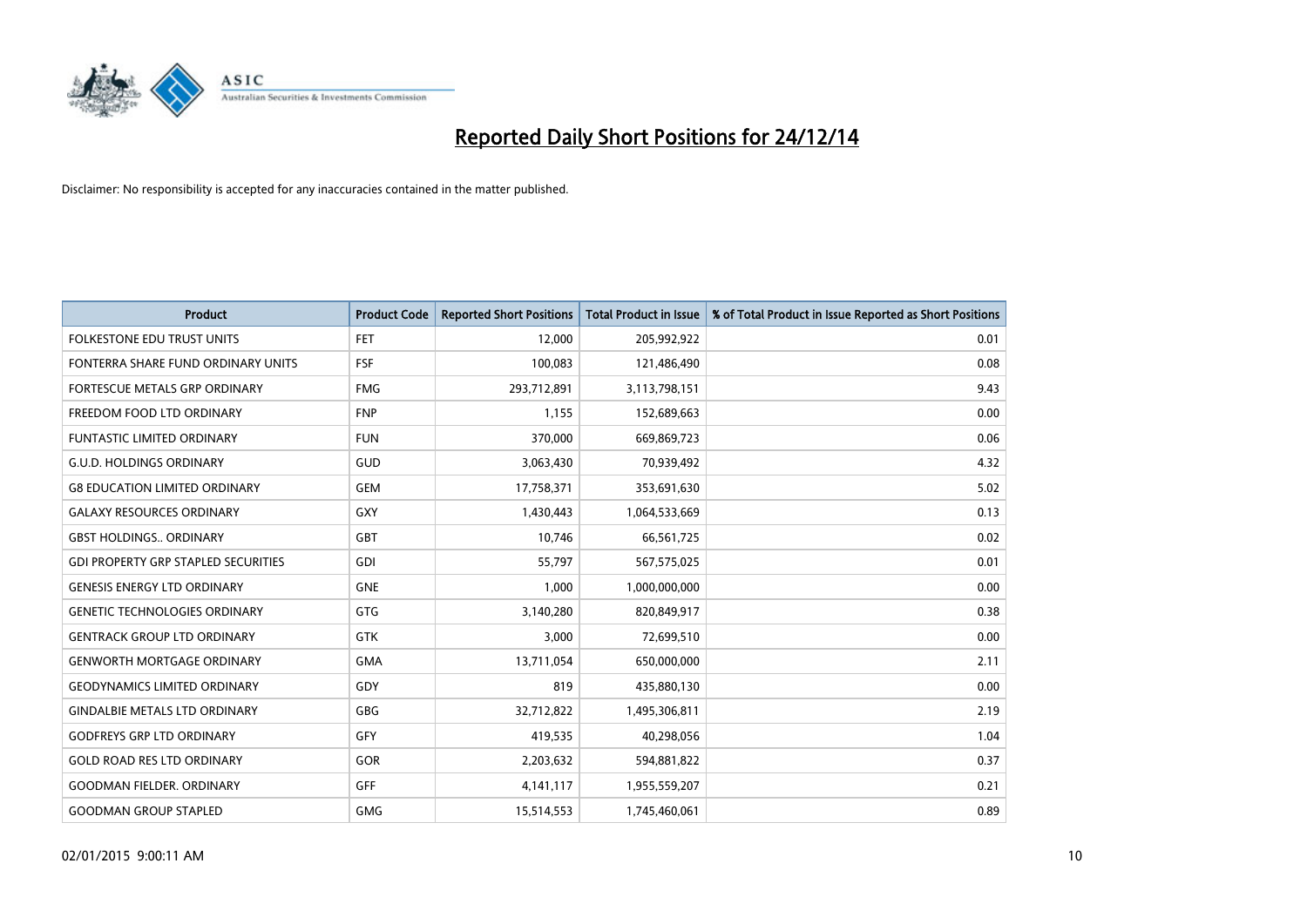

| <b>Product</b>                                   | <b>Product Code</b> | <b>Reported Short Positions</b> | <b>Total Product in Issue</b> | % of Total Product in Issue Reported as Short Positions |
|--------------------------------------------------|---------------------|---------------------------------|-------------------------------|---------------------------------------------------------|
| <b>GPT GROUP STAPLED SEC.</b>                    | GPT                 | 4,499,022                       | 1,685,460,955                 | 0.27                                                    |
| <b>GRAINCORP LIMITED A CLASS ORDINARY</b>        | <b>GNC</b>          | 14,504,195                      | 228,855,628                   | 6.34                                                    |
| <b>GRANGE RESOURCES, ORDINARY</b>                | <b>GRR</b>          | 11,728,083                      | 1,157,097,869                 | 1.01                                                    |
| <b>GREENCROSS LIMITED ORDINARY</b>               | GXL                 | 1,712,636                       | 111,447,503                   | 1.54                                                    |
| <b>GREENLAND MIN EN LTD ORDINARY</b>             | GGG                 | 3,284,736                       | 669,389,552                   | 0.49                                                    |
| <b>GREENLAND MIN EN LTD RIGHTS 26-JUN-14</b>     | GGGR                | 3,842                           | 88,685,050                    | 0.00                                                    |
| <b>GROWTHPOINT PROPERTY ORD/UNIT STAPLED SEC</b> | GOZ                 | 661,704                         | 554,602,697                   | 0.12                                                    |
| <b>GRYPHON MINERALS LTD ORDINARY</b>             | GRY                 | 2,206,555                       | 401,185,424                   | 0.55                                                    |
| <b>GUILDFORD COAL LTD ORDINARY</b>               | <b>GUF</b>          | 77,890                          | 917,612,681                   | 0.01                                                    |
| <b>GWA GROUP LTD ORDINARY</b>                    | <b>GWA</b>          | 14,709,754                      | 306,533,770                   | 4.80                                                    |
| HANSEN TECHNOLOGIES ORDINARY                     | <b>HSN</b>          | 18,054                          | 163,214,381                   | 0.01                                                    |
| HARVEY NORMAN ORDINARY                           | <b>HVN</b>          | 45,665,332                      | 1,110,603,911                 | 4.11                                                    |
| HEALTHSCOPE LIMITED. ORDINARY                    | <b>HSO</b>          | 18,279,562                      | 1,732,094,838                 | 1.06                                                    |
| <b>HENDERSON GROUP CDI 1:1</b>                   | <b>HGG</b>          | 3,053,632                       | 776,451,740                   | 0.39                                                    |
| HFA HOLDINGS LIMITED ORDINARY                    | <b>HFA</b>          | 308                             | 162,147,897                   | 0.00                                                    |
| HIGHLANDS PACIFIC ORDINARY                       | HIG                 | 3,153                           | 918,694,336                   | 0.00                                                    |
| HILLGROVE RES LTD ORDINARY                       | <b>HGO</b>          | 133,291                         | 147,711,123                   | 0.09                                                    |
| HILLS LTD ORDINARY                               | <b>HIL</b>          | 1,251,209                       | 231,985,526                   | 0.54                                                    |
| HORIZON OIL LIMITED ORDINARY                     | <b>HZN</b>          | 33,922,133                      | 1,301,981,265                 | 2.61                                                    |
| <b>HOTEL PROPERTY STAPLED</b>                    | HPI                 | 198,030                         | 146, 105, 439                 | 0.14                                                    |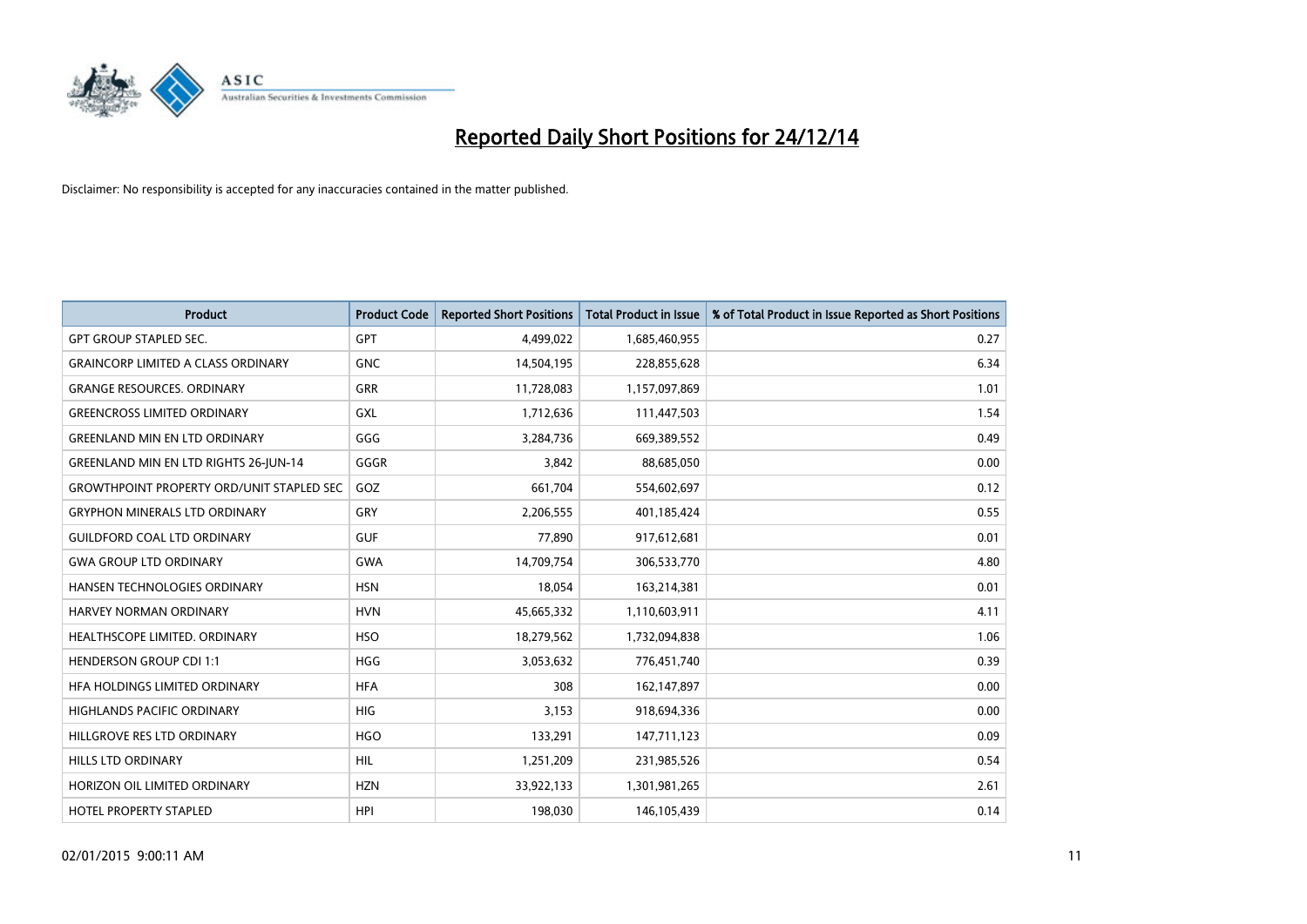

| <b>Product</b>                                | <b>Product Code</b> | <b>Reported Short Positions</b> | <b>Total Product in Issue</b> | % of Total Product in Issue Reported as Short Positions |
|-----------------------------------------------|---------------------|---------------------------------|-------------------------------|---------------------------------------------------------|
| HUON AQUACULTURE GRP ORDINARY                 | <b>HUO</b>          | 905,261                         | 87,337,207                    | 1.04                                                    |
| ICAR ASIA LTD ORDINARY                        | ICQ                 | 411,664                         | 217,769,656                   | 0.19                                                    |
| <b>ICON ENERGY LIMITED ORDINARY</b>           | <b>ICN</b>          | 100,000                         | 618,717,503                   | 0.02                                                    |
| <b>IINET LIMITED ORDINARY</b>                 | <b>IIN</b>          | 7,668,107                       | 162,163,526                   | 4.73                                                    |
| <b>ILUKA RESOURCES ORDINARY</b>               | ILU                 | 18,928,544                      | 418,700,517                   | 4.52                                                    |
| <b>IMDEX LIMITED ORDINARY</b>                 | <b>IMD</b>          | 1,896,549                       | 216,203,136                   | 0.88                                                    |
| IMF BENTHAM LTD ORDINARY                      | <b>IMF</b>          | 3,690,830                       | 166,580,957                   | 2.22                                                    |
| <b>IMPEDIMED LIMITED ORDINARY</b>             | <b>IPD</b>          | 74,035                          | 292,942,957                   | 0.03                                                    |
| <b>INCITEC PIVOT ORDINARY</b>                 | IPL                 | 31,691,339                      | 1,675,621,466                 | 1.89                                                    |
| <b>INDEPENDENCE GROUP ORDINARY</b>            | <b>IGO</b>          | 2,100,196                       | 234,256,573                   | 0.90                                                    |
| INDOPHIL RESOURCES ORDINARY                   | <b>IRN</b>          | 6,216,383                       | 1,203,146,194                 | 0.52                                                    |
| <b>INDUSTRIA REIT STAPLED</b>                 | <b>IDR</b>          | 419,914                         | 125,000,001                   | 0.34                                                    |
| INFIGEN ENERGY STAPLED SECURITIES             | <b>IFN</b>          | 2,874,920                       | 767,887,581                   | 0.37                                                    |
| <b>INFOMEDIA LTD ORDINARY</b>                 | IFM                 | 231,039                         | 307,127,687                   | 0.08                                                    |
| <b>INGENIA GROUP STAPLED SECURITIES</b>       | <b>INA</b>          | 7,508,840                       | 878,851,910                   | 0.85                                                    |
| INSURANCE AUSTRALIA ORDINARY                  | IAG                 | 7,344,399                       | 2,341,618,048                 | 0.31                                                    |
| <b>INTREPID MINES ORDINARY</b>                | IAU                 | 290,968                         | 369,869,196                   | 0.08                                                    |
| <b>INVESTA OFFICE FUND STAPLED SECURITIES</b> | <b>IOF</b>          | 498,249                         | 614,047,458                   | 0.08                                                    |
| <b>INVOCARE LIMITED ORDINARY</b>              | <b>IVC</b>          | 3,599,163                       | 110,030,298                   | 3.27                                                    |
| <b>IOOF HOLDINGS LTD ORDINARY</b>             | IFL                 | 13,277,399                      | 300,133,752                   | 4.42                                                    |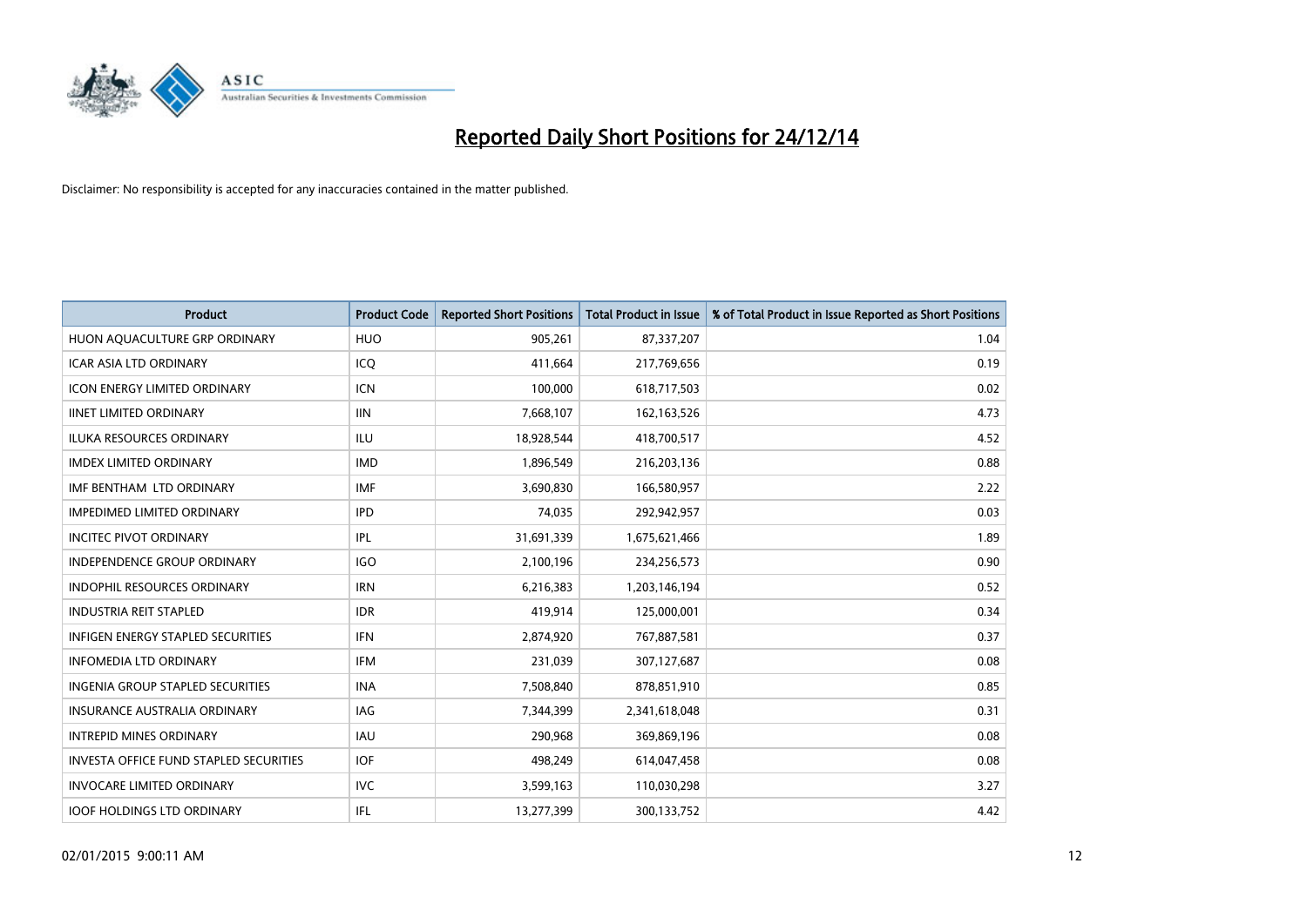

| <b>Product</b>                           | <b>Product Code</b> | <b>Reported Short Positions</b> | <b>Total Product in Issue</b> | % of Total Product in Issue Reported as Short Positions |
|------------------------------------------|---------------------|---------------------------------|-------------------------------|---------------------------------------------------------|
| <b>IPH LIMITED ORDINARY</b>              | <b>IPH</b>          | 548,406                         | 157,559,499                   | 0.35                                                    |
| <b>IPROPERTY GROUP LTD ORDINARY</b>      | <b>IPP</b>          | 1,829,982                       | 181,703,204                   | 1.01                                                    |
| <b>IRESS LIMITED ORDINARY</b>            | <b>IRE</b>          | 5,744,407                       | 159,097,319                   | 3.61                                                    |
| <b>ISELECT LTD ORDINARY</b>              | <b>ISU</b>          | 468,737                         | 261,489,894                   | 0.18                                                    |
| <b>ISENTIA GROUP LTD ORDINARY</b>        | <b>ISD</b>          | 389,291                         | 200,000,001                   | 0.19                                                    |
| <b>ISENTRIC LTD. ORDINARY</b>            | ICU                 | 74,064                          | 77,362,962                    | 0.10                                                    |
| ISHS ASIA 50 ETF CDI 1:1                 | IAA                 | 499                             | 1,700,000                     | 0.03                                                    |
| JAMES HARDIE INDUST CHESS DEPOSITARY INT | <b>IHX</b>          | 9,756,024                       | 445,229,454                   | 2.19                                                    |
| <b>JAPARA HEALTHCARE LT ORDINARY</b>     | <b>IHC</b>          | 12,864,269                      | 263,046,592                   | 4.89                                                    |
| <b>JB HI-FI LIMITED ORDINARY</b>         | <b>IBH</b>          | 12,663,942                      | 98,950,309                    | 12.80                                                   |
| KAROON GAS AUSTRALIA ORDINARY            | <b>KAR</b>          | 16,281,289                      | 250,085,718                   | 6.51                                                    |
| KATHMANDU HOLD LTD ORDINARY              | <b>KMD</b>          | 4,150,463                       | 201,484,583                   | 2.06                                                    |
| <b>KBL MINING LIMITED ORDINARY</b>       | <b>KBL</b>          | 1,820                           | 393,535,629                   | 0.00                                                    |
| KINGSGATE CONSOLID. ORDINARY             | <b>KCN</b>          | 20,404,666                      | 223,584,937                   | 9.13                                                    |
| KINGSROSE MINING LTD ORDINARY            | <b>KRM</b>          | 295,737                         | 358,611,493                   | 0.08                                                    |
| KOGI IRON LTD ORDINARY                   | KFE                 | 2,736,553                       | 376,669,836                   | 0.73                                                    |
| LEIGHTON HOLDINGS ORDINARY               | LEI                 | 6,095,232                       | 338,503,563                   | 1.80                                                    |
| LEND LEASE GROUP UNIT/ORD STAPLED        | LLC                 | 1,957,737                       | 579,596,726                   | 0.34                                                    |
| LIFESTYLE COMMUNIT, ORDINARY             | LIC                 | 20,964                          | 101,220,131                   | 0.02                                                    |
| LIQUEFIED NATURAL ORDINARY               | <b>LNG</b>          | 11,780,286                      | 462,223,201                   | 2.55                                                    |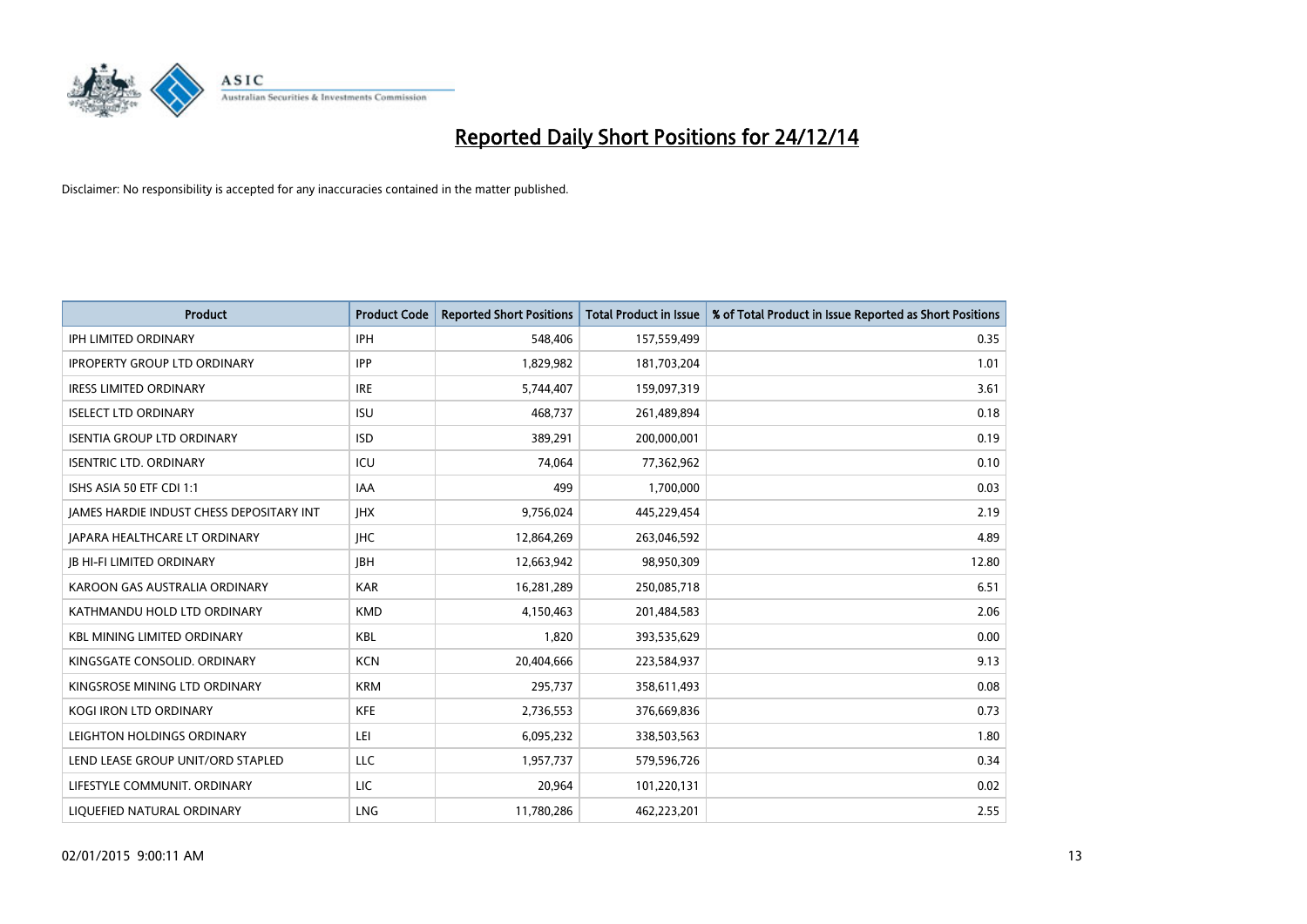

| <b>Product</b>                        | <b>Product Code</b> | <b>Reported Short Positions</b> | <b>Total Product in Issue</b> | % of Total Product in Issue Reported as Short Positions |
|---------------------------------------|---------------------|---------------------------------|-------------------------------|---------------------------------------------------------|
| LOGICAMMS LIMITED ORDINARY            | <b>LCM</b>          | 13,429                          | 71,178,179                    | 0.02                                                    |
| LONESTAR RESO LTD ORDINARY            | <b>LNR</b>          | 137,183                         | 752,187,211                   | 0.02                                                    |
| LUCAPA DIAMOND LTD ORDINARY           | <b>LOM</b>          | 12,827                          | 181,872,742                   | 0.01                                                    |
| LYNAS CORPORATION ORDINARY            | <b>LYC</b>          | 74,681,298                      | 3,370,955,034                 | 2.22                                                    |
| <b>M2 GRP LTD ORDINARY</b>            | <b>MTU</b>          | 2,971,219                       | 181,905,060                   | 1.63                                                    |
| <b>MACA LIMITED ORDINARY</b>          | <b>MLD</b>          | 456,595                         | 232,676,373                   | 0.20                                                    |
| <b>MACMAHON HOLDINGS ORDINARY</b>     | MAH                 | 2,582,174                       | 1,261,699,966                 | 0.20                                                    |
| MACQ ATLAS ROADS GRP ORDINARY STAPLED | <b>MQA</b>          | 12,345,055                      | 511,538,852                   | 2.41                                                    |
| MACQUARIE GROUP LTD ORDINARY          | <b>MOG</b>          | 359,205                         | 324,342,024                   | 0.11                                                    |
| MAGELLAN FIN GRP LTD ORDINARY         | <b>MFG</b>          | 2,213,472                       | 159,818,691                   | 1.38                                                    |
| <b>MANTRA GROUP LTD ORDINARY</b>      | <b>MTR</b>          | 4,497,508                       | 249,471,229                   | 1.80                                                    |
| <b>MATRIX C &amp; E LTD ORDINARY</b>  | <b>MCE</b>          | 2,565,538                       | 94,555,428                    | 2.71                                                    |
| MAVERICK DRILLING ORDINARY            | <b>MAD</b>          | 1,654,557                       | 544,321,602                   | 0.30                                                    |
| <b>MAXITRANS INDUSTRIES ORDINARY</b>  | <b>MXI</b>          | 14,089                          | 185,075,653                   | 0.01                                                    |
| MAYNE PHARMA LTD ORDINARY             | <b>MYX</b>          | 16,632,659                      | 590,383,495                   | 2.82                                                    |
| MCMILLAN SHAKESPEARE ORDINARY         | <b>MMS</b>          | 763,996                         | 77,525,801                    | 0.99                                                    |
| <b>MCPHERSON'S LTD ORDINARY</b>       | <b>MCP</b>          | 10,001                          | 96,684,407                    | 0.01                                                    |
| MEDIBANK PRIVATE LTD ORDINARY         | <b>MPL</b>          | 56,736,984                      | 2,754,003,240                 | 2.06                                                    |
| MEDUSA MINING LTD ORDINARY            | <b>MML</b>          | 11,922,488                      | 207,794,301                   | 5.74                                                    |
| MEO AUSTRALIA LTD ORDINARY            | <b>MEO</b>          | 411,000                         | 750,488,387                   | 0.05                                                    |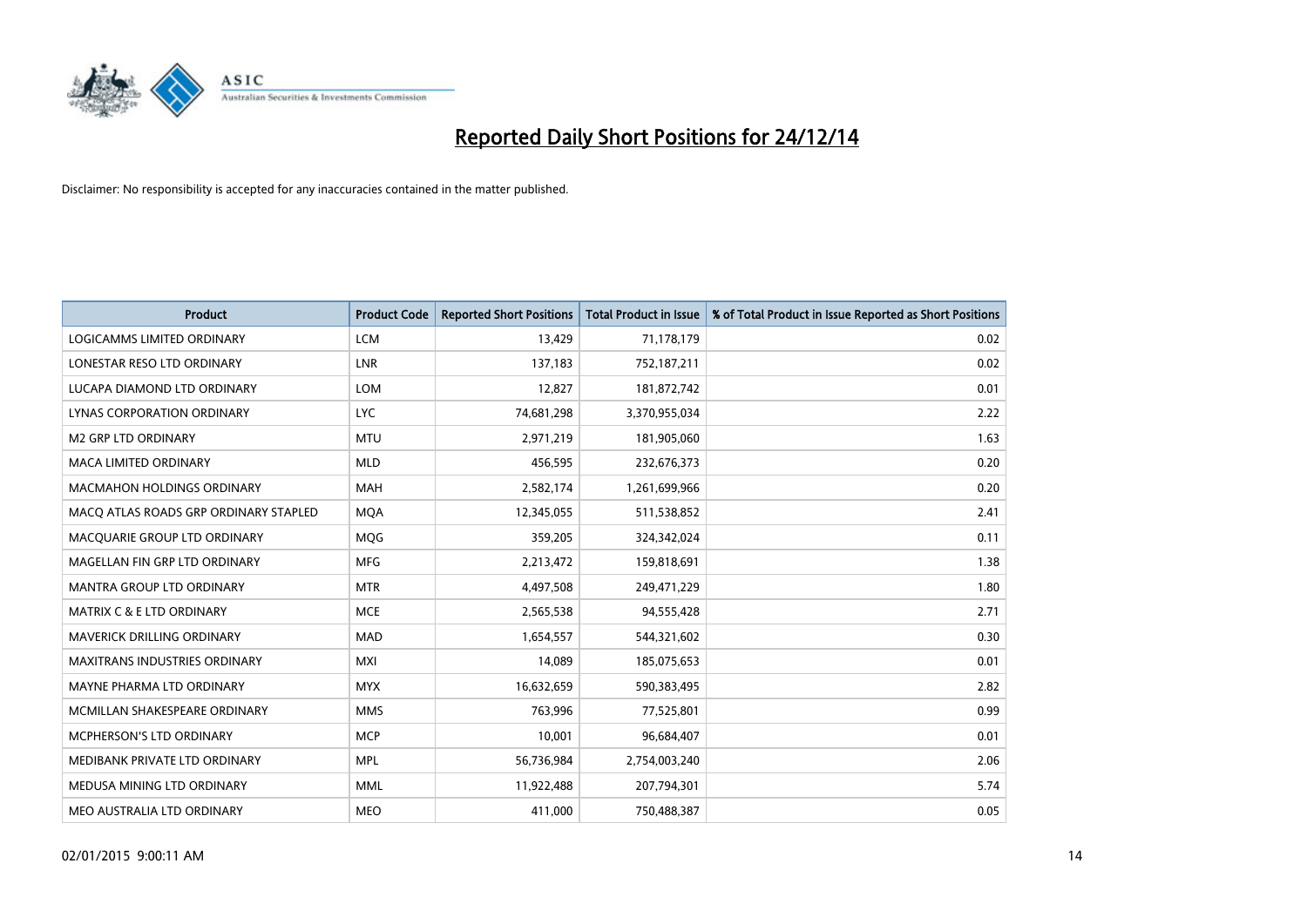

| <b>Product</b>                      | <b>Product Code</b> | <b>Reported Short Positions</b> | <b>Total Product in Issue</b> | % of Total Product in Issue Reported as Short Positions |
|-------------------------------------|---------------------|---------------------------------|-------------------------------|---------------------------------------------------------|
| MERIDIAN ENERGY INSTALMENT RECEIPTS | <b>MEZCA</b>        | 200,000                         | 1,255,413,626                 | 0.02                                                    |
| MESOBLAST LIMITED ORDINARY          | <b>MSB</b>          | 22,168,805                      | 324,176,029                   | 6.84                                                    |
| METCASH LIMITED ORDINARY            | <b>MTS</b>          | 95,586,788                      | 903,309,574                   | 10.58                                                   |
| METGASCO LIMITED ORDINARY           | <b>MEL</b>          | 45,865                          | 444,004,548                   | 0.01                                                    |
| METMINCO LIMITED ORDINARY           | <b>MNC</b>          | 22,000                          | 1,855,516,023                 | 0.00                                                    |
| MIGHTY RIVER POWER ORDINARY         | <b>MYT</b>          | 1,758,966                       | 1,400,012,517                 | 0.13                                                    |
| MINCOR RESOURCES NL ORDINARY        | <b>MCR</b>          | 83.839                          | 188,208,274                   | 0.04                                                    |
| MINERAL DEPOSITS ORDINARY           | <b>MDL</b>          | 728,277                         | 103,676,341                   | 0.70                                                    |
| MINERAL RESOURCES. ORDINARY         | <b>MIN</b>          | 15,244,653                      | 187,270,274                   | 8.14                                                    |
| MINT PAYMENTS LTD ORDINARY          | <b>MNW</b>          | 27,180                          | 470,372,395                   | 0.01                                                    |
| MIRABELA NICKEL LTD ORDINARY        | <b>MBN</b>          | 2,012,293                       | 929,710,216                   | 0.22                                                    |
| MIRVAC GROUP STAPLED SECURITIES     | <b>MGR</b>          | 14,454,468                      | 3,697,197,370                 | 0.39                                                    |
| <b>MMAOFFSHOR ORDINARY</b>          | <b>MRM</b>          | 20,585,354                      | 368,666,221                   | 5.58                                                    |
| MOLOPO ENERGY LTD ORDINARY          | <b>MPO</b>          | 30,833                          | 248,705,730                   | 0.01                                                    |
| MONADELPHOUS GROUP ORDINARY         | <b>MND</b>          | 6,933,327                       | 92,998,380                    | 7.46                                                    |
| MONASH IVF GROUP LTD ORDINARY       | <b>MVF</b>          | 683,268                         | 231,081,089                   | 0.30                                                    |
| MORTGAGE CHOICE LTD ORDINARY        | <b>MOC</b>          | 10,713                          | 124,216,248                   | 0.01                                                    |
| <b>MOUNT GIBSON IRON ORDINARY</b>   | <b>MGX</b>          | 59,152,937                      | 1,090,805,085                 | 5.42                                                    |
| MULTIPLEX SITES SITES               | <b>MXUPA</b>        | 2,349                           | 4,500,000                     | 0.05                                                    |
| MYER HOLDINGS LTD ORDINARY          | <b>MYR</b>          | 93,619,634                      | 585,689,551                   | 15.98                                                   |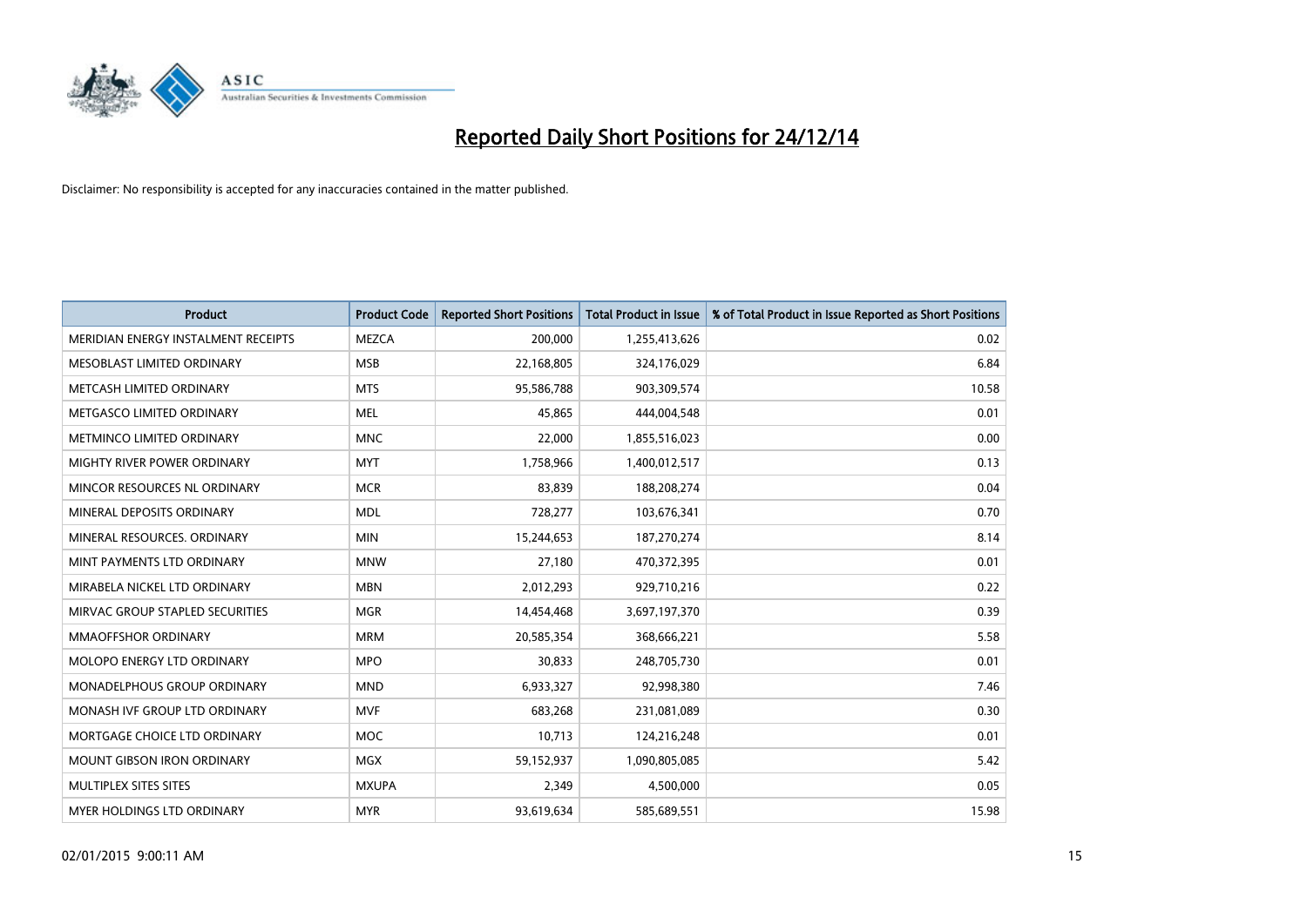

| <b>Product</b>                  | <b>Product Code</b> | <b>Reported Short Positions</b> | <b>Total Product in Issue</b> | % of Total Product in Issue Reported as Short Positions |
|---------------------------------|---------------------|---------------------------------|-------------------------------|---------------------------------------------------------|
| <b>MYSTATE LIMITED ORDINARY</b> | <b>MYS</b>          | 6,106                           | 87,283,417                    | 0.01                                                    |
| NANOSONICS LIMITED ORDINARY     | <b>NAN</b>          | 2,421,950                       | 264,362,826                   | 0.92                                                    |
| NATIONAL AUST. BANK ORDINARY    | <b>NAB</b>          | 12,025,609                      | 2,418,946,074                 | 0.50                                                    |
| NATIONAL STORAGE STAPLED        | <b>NSR</b>          | 1,547,994                       | 295,631,660                   | 0.52                                                    |
| NAVITAS LIMITED ORDINARY        | <b>NVT</b>          | 3,299,653                       | 376,037,813                   | 0.88                                                    |
| NEARMAP LTD ORDINARY            | <b>NEA</b>          | 1,132,905                       | 347,646,101                   | 0.33                                                    |
| NEOMETALS LTD ORDINARY          | <b>NMT</b>          | 1,015                           | 499,453,895                   | 0.00                                                    |
| NEON ENERGY LIMITED ORDINARY    | <b>NEN</b>          | 13,245                          | 553,037,848                   | 0.00                                                    |
| NEW HOPE CORPORATION ORDINARY   | <b>NHC</b>          | 1,419,886                       | 830,999,449                   | 0.17                                                    |
| NEWCREST MINING ORDINARY        | <b>NCM</b>          | 8,555,051                       | 766,510,971                   | 1.12                                                    |
| NEWS CORP A NON-VOTING CDI      | <b>NWSLV</b>        | 40,848                          | 2,852,304                     | 1.43                                                    |
| NEWS CORP B VOTING CDI          | <b>NWS</b>          | 2,277,066                       | 37,331,492                    | 6.10                                                    |
| NEWSAT LIMITED ORDINARY         | <b>NWT</b>          | 3,923,615                       | 643,574,841                   | 0.61                                                    |
| NEXTDC LIMITED ORDINARY         | <b>NXT</b>          | 16,392,510                      | 193,154,486                   | 8.49                                                    |
| NEXUS ENERGY LIMITED ORDINARY   | <b>NXS</b>          | 83,983                          | 1,330,219,459                 | 0.01                                                    |
| NIB HOLDINGS LIMITED ORDINARY   | <b>NHF</b>          | 2,120,599                       | 439,004,182                   | 0.48                                                    |
| NINE ENTERTAINMENT ORDINARY     | <b>NEC</b>          | 17,388,783                      | 940,295,023                   | 1.85                                                    |
| NOBLE MINERAL RES ORDINARY      | <b>NMG</b>          | 2,365,726                       | 666,397,952                   | 0.36                                                    |
| NORTHERN IRON LTD ORDINARY      | <b>NFE</b>          | 11,392                          | 484,405,314                   | 0.00                                                    |
| NORTHERN STAR ORDINARY          | <b>NST</b>          | 15,814,379                      | 592,256,718                   | 2.67                                                    |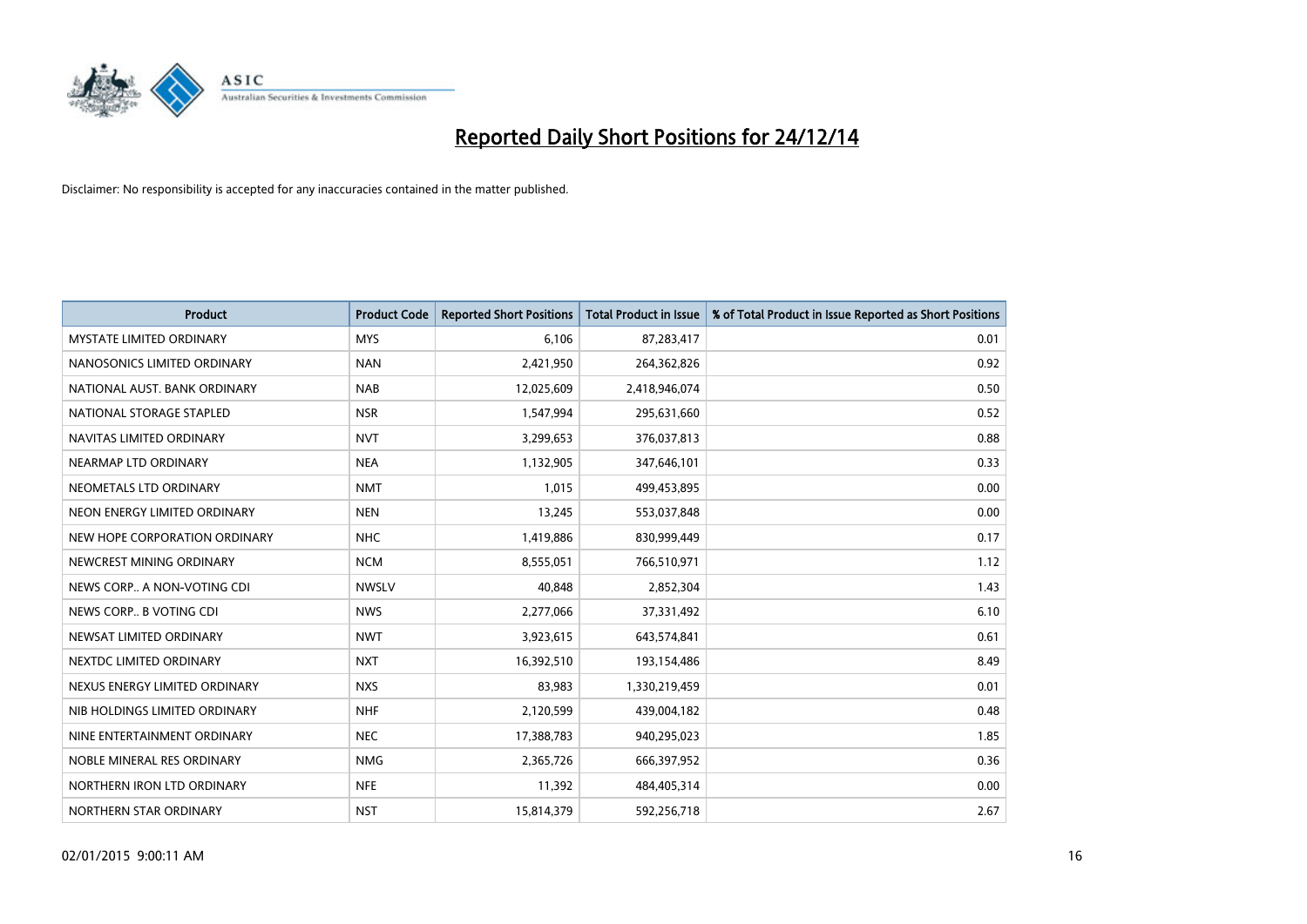

| <b>Product</b>                         | <b>Product Code</b> | <b>Reported Short Positions</b> | <b>Total Product in Issue</b> | % of Total Product in Issue Reported as Short Positions |
|----------------------------------------|---------------------|---------------------------------|-------------------------------|---------------------------------------------------------|
| NOVION PROPERTY GRP STAPLED SECURITIES | <b>NVN</b>          | 22,981,798                      | 3,050,627,717                 | 0.75                                                    |
| NRW HOLDINGS LIMITED ORDINARY          | <b>NWH</b>          | 15,879,571                      | 278,888,011                   | 5.69                                                    |
| NUFARM LIMITED ORDINARY                | <b>NUF</b>          | 6,809,825                       | 264,858,589                   | 2.57                                                    |
| NUPLEX INDUSTRIES ORDINARY             | <b>NPX</b>          | 1,000                           | 198,125,827                   | 0.00                                                    |
| OCEANAGOLD CORP. CHESS DEPOSITARY INT  | <b>OGC</b>          | 1,936,593                       | 301,520,186                   | 0.64                                                    |
| OIL SEARCH LTD ORDINARY                | OSH                 | 23,217,549                      | 1,522,692,587                 | 1.52                                                    |
| OM HOLDINGS LIMITED ORDINARY           | OMH                 | 58,082                          | 733,423,337                   | 0.01                                                    |
| OOH!MEDIA LIMITED ORDINARY             | OML                 | 617,690                         | 149,882,534                   | 0.41                                                    |
| ORICA LIMITED ORDINARY                 | ORI                 | 24,179,091                      | 372,743,291                   | 6.49                                                    |
| ORIGIN ENERGY ORDINARY                 | <b>ORG</b>          | 5,436,343                       | 1,106,307,961                 | 0.49                                                    |
| OROCOBRE LIMITED ORDINARY              | <b>ORE</b>          | 2,656,515                       | 132,041,911                   | 2.01                                                    |
| ORORA LIMITED ORDINARY                 | <b>ORA</b>          | 1,036,659                       | 1,206,684,923                 | 0.09                                                    |
| OROTONGROUP LIMITED ORDINARY           | ORL                 | 126,661                         | 40,880,902                    | 0.31                                                    |
| OZ MINERALS ORDINARY                   | OZL                 | 6,726,465                       | 303,470,022                   | 2.22                                                    |
| OZFOREX GROUP LTD ORDINARY             | <b>OFX</b>          | 8,431,425                       | 240,000,000                   | 3.51                                                    |
| PACIFIC BRANDS ORDINARY                | <b>PBG</b>          | 78,295,701                      | 917,226,291                   | 8.54                                                    |
| PACT GROUP HLDGS LTD ORDINARY          | PGH                 | 2,087,937                       | 294,097,961                   | 0.71                                                    |
| PALADIN ENERGY LTD ORDINARY            | <b>PDN</b>          | 76,041,182                      | 1,666,927,668                 | 4.56                                                    |
| PANAUST LIMITED ORDINARY               | <b>PNA</b>          | 641,902                         | 636,599,496                   | 0.10                                                    |
| PANORAMIC RESOURCES ORDINARY           | PAN                 | 1,060,698                       | 322,275,824                   | 0.33                                                    |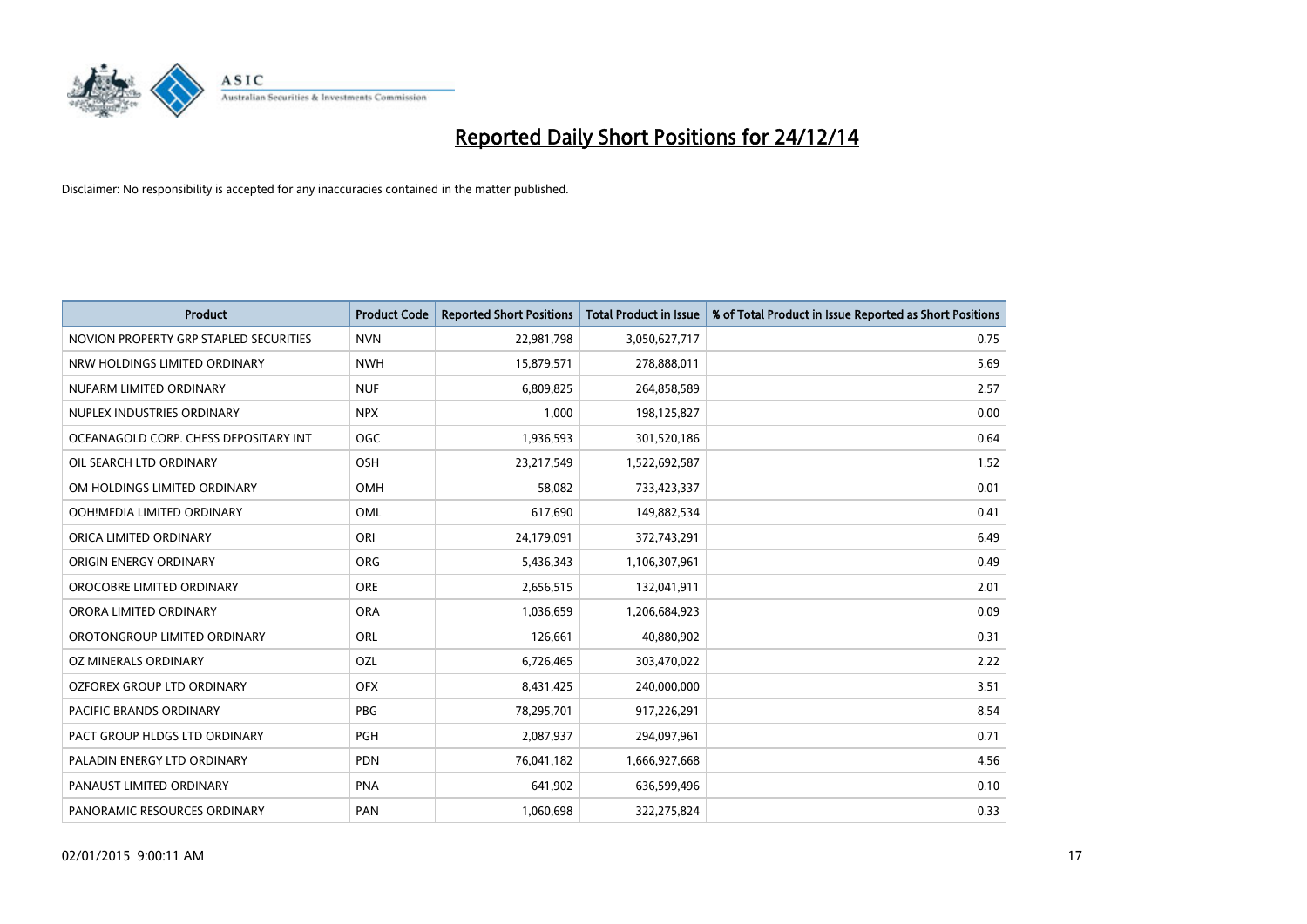

| <b>Product</b>                | <b>Product Code</b> | <b>Reported Short Positions</b> | Total Product in Issue | % of Total Product in Issue Reported as Short Positions |
|-------------------------------|---------------------|---------------------------------|------------------------|---------------------------------------------------------|
| PANTERRA GOLD LTD ORDINARY    | PGI                 | $\mathbf{1}$                    | 846,215,609            | 0.00                                                    |
| PAPERLINX LIMITED ORDINARY    | <b>PPX</b>          | 57,743                          | 665, 181, 261          | 0.01                                                    |
| PATTIES FOODS LTD ORDINARY    | PFL                 | 9,001                           | 139,234,153            | 0.01                                                    |
| PEET LIMITED ORDINARY         | <b>PPC</b>          | 53,051                          | 478,547,378            | 0.01                                                    |
| PENINSULA ENERGY LTD ORDINARY | <b>PEN</b>          | 4,000,000                       | 5,476,640,447          | 0.07                                                    |
| PERPETUAL LIMITED ORDINARY    | PPT                 | 1,183,481                       | 46,574,426             | 2.54                                                    |
| PERSEUS MINING LTD ORDINARY   | PRU                 | 20,905,016                      | 526,656,401            | 3.97                                                    |
| PHARMAXIS LTD ORDINARY        | <b>PXS</b>          | 501,000                         | 310,265,349            | 0.16                                                    |
| PHOSPHAGENICS LTD. ORDINARY   | POH                 | 43.750                          | 1,261,965,957          | 0.00                                                    |
| PLATINUM ASSET ORDINARY       | <b>PTM</b>          | 2,009,130                       | 581,521,982            | 0.35                                                    |
| PLATINUM AUSTRALIA ORDINARY   | <b>PLA</b>          | 836,127                         | 504,968,043            | 0.17                                                    |
| PLATINUM CAPITAL LTD ORDINARY | <b>PMC</b>          | 1,742                           | 232,190,254            | 0.00                                                    |
| PMP LIMITED ORDINARY          | <b>PMP</b>          | 27,581                          | 323,781,124            | 0.01                                                    |
| POSEIDON NICK LTD ORDINARY    | <b>POS</b>          | 1,903,830                       | 680,250,810            | 0.28                                                    |
| PRANA BIOTECHNOLOGY ORDINARY  | <b>PBT</b>          | 1,987,169                       | 488,936,960            | 0.41                                                    |
| PREMIER INVESTMENTS ORDINARY  | <b>PMV</b>          | 820,138                         | 155,900,075            | 0.53                                                    |
| PRIMARY HEALTH CARE ORDINARY  | <b>PRY</b>          | 28,882,826                      | 512,130,550            | 5.64                                                    |
| PRIME MEDIA GRP LTD ORDINARY  | PRT                 | 953,640                         | 366,330,303            | 0.26                                                    |
| PROGRAMMED ORDINARY           | <b>PRG</b>          | 221,819                         | 118,651,911            | 0.19                                                    |
| PURA VIDA ENERGY NL ORDINARY  | <b>PVD</b>          | 257,580                         | 130,130,698            | 0.20                                                    |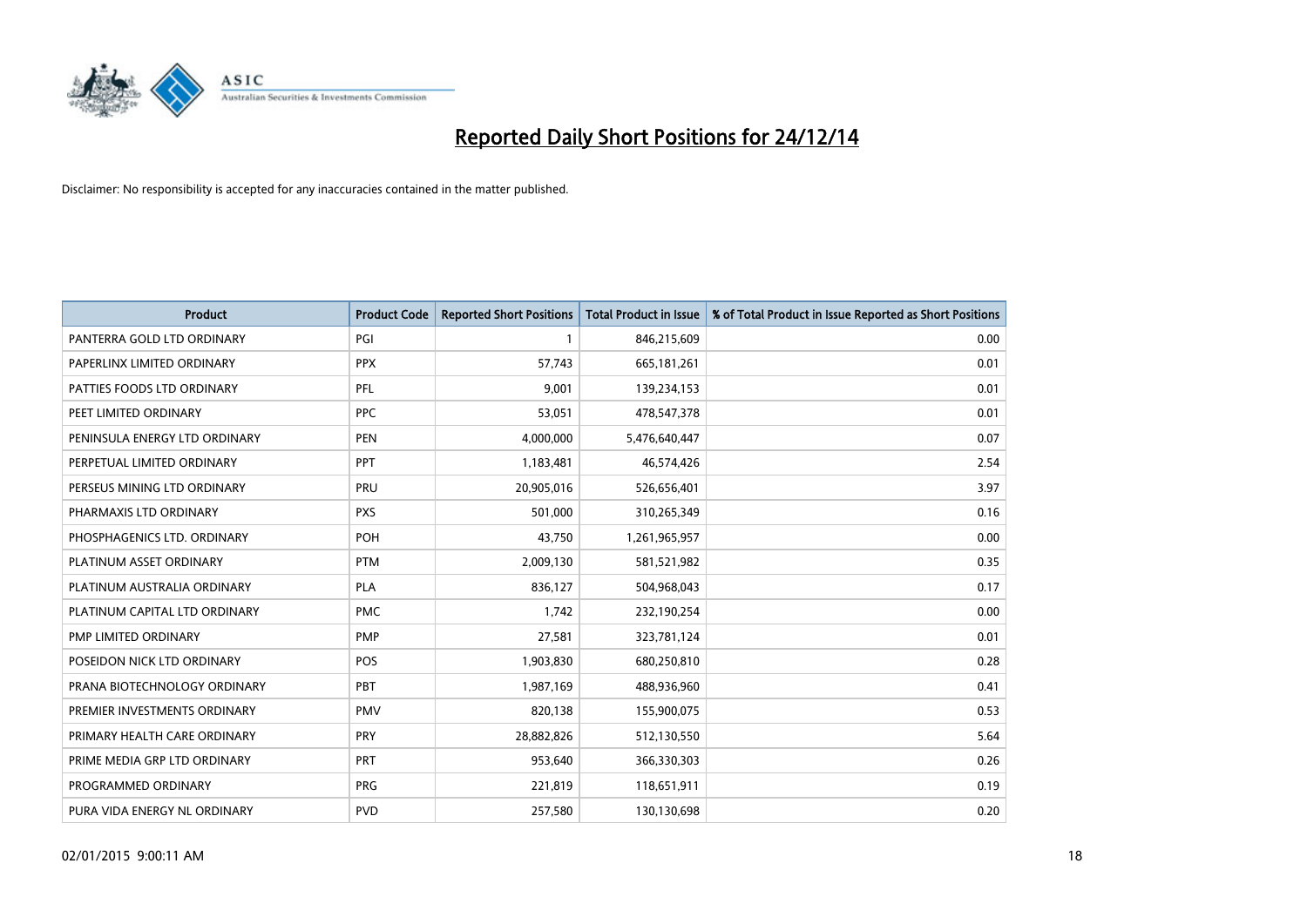

| <b>Product</b>                      | <b>Product Code</b> | <b>Reported Short Positions</b> | <b>Total Product in Issue</b> | % of Total Product in Issue Reported as Short Positions |
|-------------------------------------|---------------------|---------------------------------|-------------------------------|---------------------------------------------------------|
| <b>QANTAS AIRWAYS ORDINARY</b>      | QAN                 | 2,019,829                       | 2,196,330,250                 | 0.09                                                    |
| OBE INSURANCE GROUP ORDINARY        | <b>OBE</b>          | 17,168,261                      | 1,364,945,301                 | 1.26                                                    |
| <b>QUBE HOLDINGS LTD ORDINARY</b>   | QUB                 | 2,192,015                       | 1,054,428,076                 | 0.21                                                    |
| RAMSAY HEALTH CARE ORDINARY         | <b>RHC</b>          | 442,307                         | 202,081,252                   | 0.22                                                    |
| <b>RCG CORPORATION LTD ORDINARY</b> | <b>RCG</b>          | $\mathbf{1}$                    | 263,808,625                   | 0.00                                                    |
| <b>RCR TOMLINSON ORDINARY</b>       | <b>RCR</b>          | 673,539                         | 139,000,806                   | 0.48                                                    |
| <b>REA GROUP ORDINARY</b>           | <b>REA</b>          | 2,273,579                       | 131,714,699                   | 1.73                                                    |
| RECALL HOLDINGS LTD ORDINARY        | <b>REC</b>          | 1,642,296                       | 313,674,711                   | 0.52                                                    |
| <b>RECKON LIMITED ORDINARY</b>      | <b>RKN</b>          | 1,415,277                       | 112,084,762                   | 1.26                                                    |
| <b>RED 5 LIMITED ORDINARY</b>       | <b>RED</b>          | 174,740                         | 759,451,008                   | 0.02                                                    |
| RED FORK ENERGY ORDINARY            | <b>RFE</b>          | 112,160                         | 501,051,719                   | 0.02                                                    |
| REDBANK ENERGY LTD ORDINARY         | <b>AEJ</b>          | 13                              | 786,287                       | 0.00                                                    |
| REGIONAL EXPRESS ORDINARY           | <b>REX</b>          | 47,160                          | 110,154,375                   | 0.04                                                    |
| REGIS HEALTHCARE LTD ORDINARY       | <b>REG</b>          | 2,172,693                       | 300, 345, 797                 | 0.72                                                    |
| <b>REGIS RESOURCES ORDINARY</b>     | <b>RRL</b>          | 56,555,448                      | 499,781,595                   | 11.32                                                   |
| RESMED INC CDI 10:1                 | <b>RMD</b>          | 33,765,185                      | 1,397,522,030                 | 2.42                                                    |
| RESOLUTE MINING ORDINARY            | <b>RSG</b>          | 6,891,737                       | 641,189,223                   | 1.07                                                    |
| RESOURCE GENERATION ORDINARY        | <b>RES</b>          | 1,220                           | 581,380,338                   | 0.00                                                    |
| <b>RETAIL FOOD GROUP ORDINARY</b>   | <b>RFG</b>          | 4,088,030                       | 156,262,707                   | 2.62                                                    |
| REX MINERALS LIMITED ORDINARY       | <b>RXM</b>          | 878,031                         | 220,519,784                   | 0.40                                                    |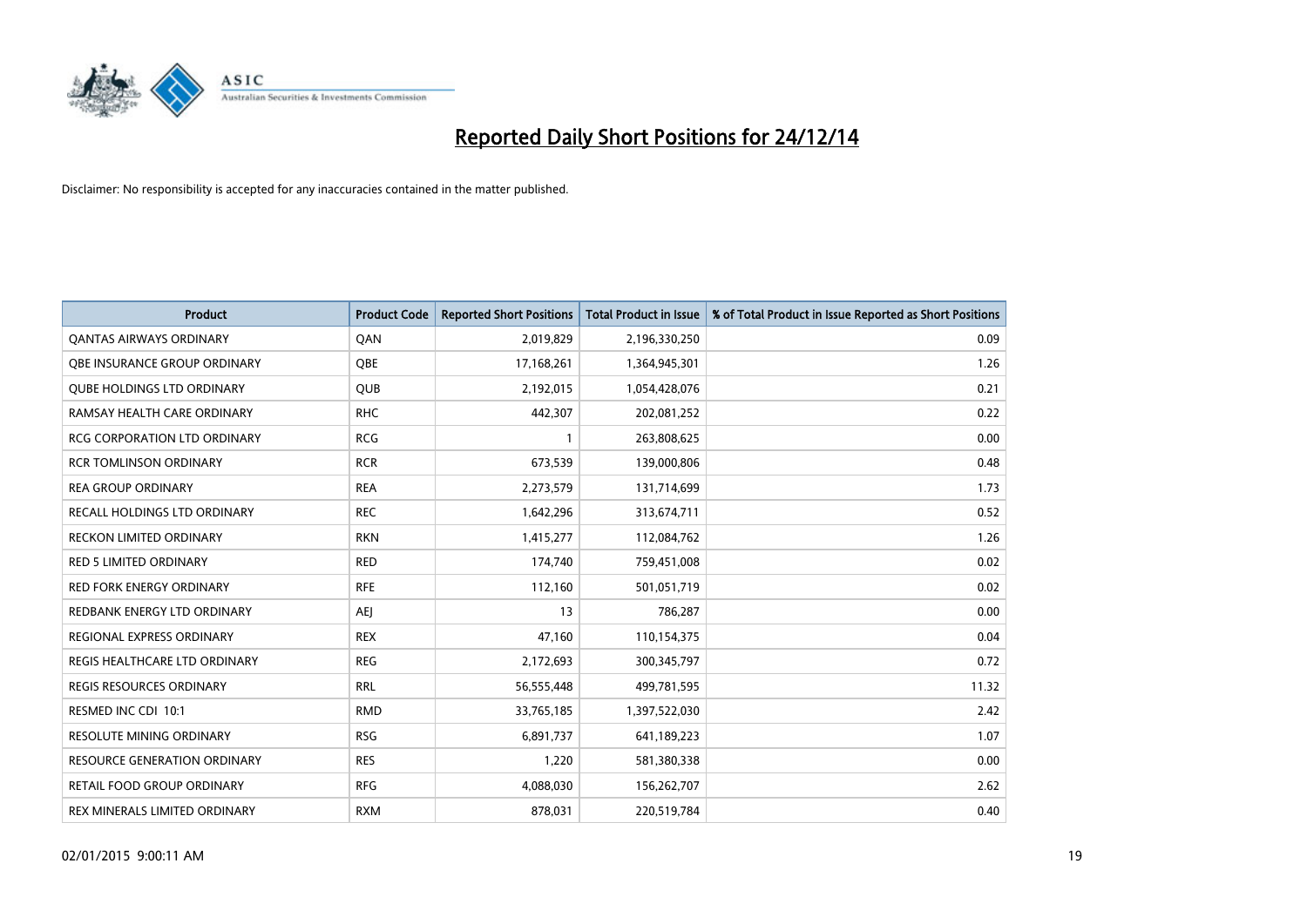

| Product                               | <b>Product Code</b> | <b>Reported Short Positions</b> | <b>Total Product in Issue</b> | % of Total Product in Issue Reported as Short Positions |
|---------------------------------------|---------------------|---------------------------------|-------------------------------|---------------------------------------------------------|
| <b>RHIPE LTD ORDINARY</b>             | <b>RHP</b>          | 310,000                         | 126,269,865                   | 0.25                                                    |
| RIO TINTO LIMITED ORDINARY            | <b>RIO</b>          | 4,438,738                       | 435,758,720                   | 1.02                                                    |
| ROC OIL COMPANY ORDINARY              | <b>ROC</b>          | 338,957                         | 687,618,400                   | 0.05                                                    |
| ROX RESOURCES ORDINARY                | <b>RXL</b>          | 5,523,255                       | 849,673,095                   | 0.65                                                    |
| ROYAL WOLF HOLDINGS ORDINARY          | <b>RWH</b>          | 22,848                          | 100,387,052                   | 0.02                                                    |
| SAI GLOBAL LIMITED ORDINARY           | SAI                 | 679,292                         | 211,761,727                   | 0.32                                                    |
| SALMAT LIMITED ORDINARY               | <b>SLM</b>          | 101,428                         | 159,812,799                   | 0.06                                                    |
| SAMSON OIL & GAS LTD ORDINARY         | SSN                 | 6,879,300                       | 2,837,782,022                 | 0.24                                                    |
| SANDFIRE RESOURCES ORDINARY           | <b>SFR</b>          | 2,845,002                       | 155,950,968                   | 1.82                                                    |
| SANTOS LTD ORDINARY                   | <b>STO</b>          | 7,058,869                       | 982,299,377                   | 0.72                                                    |
| SARACEN MINERAL ORDINARY              | SAR                 | 4,632,453                       | 792,784,738                   | 0.58                                                    |
| SCA PROPERTY GROUP STAPLED SECURITIES | SCP                 | 22,704,102                      | 648,628,320                   | 3.50                                                    |
| <b>SCENTRE GRP STAPLED</b>            | <b>SCG</b>          | 11,965,894                      | 5,324,296,678                 | 0.22                                                    |
| SEDGMAN LIMITED ORDINARY              | <b>SDM</b>          | 1,128,550                       | 227,059,277                   | 0.50                                                    |
| SEEK LIMITED ORDINARY                 | <b>SEK</b>          | 9,153,431                       | 342,622,917                   | 2.67                                                    |
| SELECT HARVESTS ORDINARY              | SHV                 | 913,434                         | 70,940,874                    | 1.29                                                    |
| SENEX ENERGY LIMITED ORDINARY         | <b>SXY</b>          | 77,781,593                      | 1,149,657,377                 | 6.77                                                    |
| SERVICE STREAM ORDINARY               | <b>SSM</b>          | 30                              | 386,389,873                   | 0.00                                                    |
| SEVEN GROUP HOLDINGS ORDINARY         | <b>SVW</b>          | 7,835,812                       | 296,260,281                   | 2.64                                                    |
| SEVEN WEST MEDIA LTD ORDINARY         | <b>SWM</b>          | 7,133,447                       | 999,160,872                   | 0.71                                                    |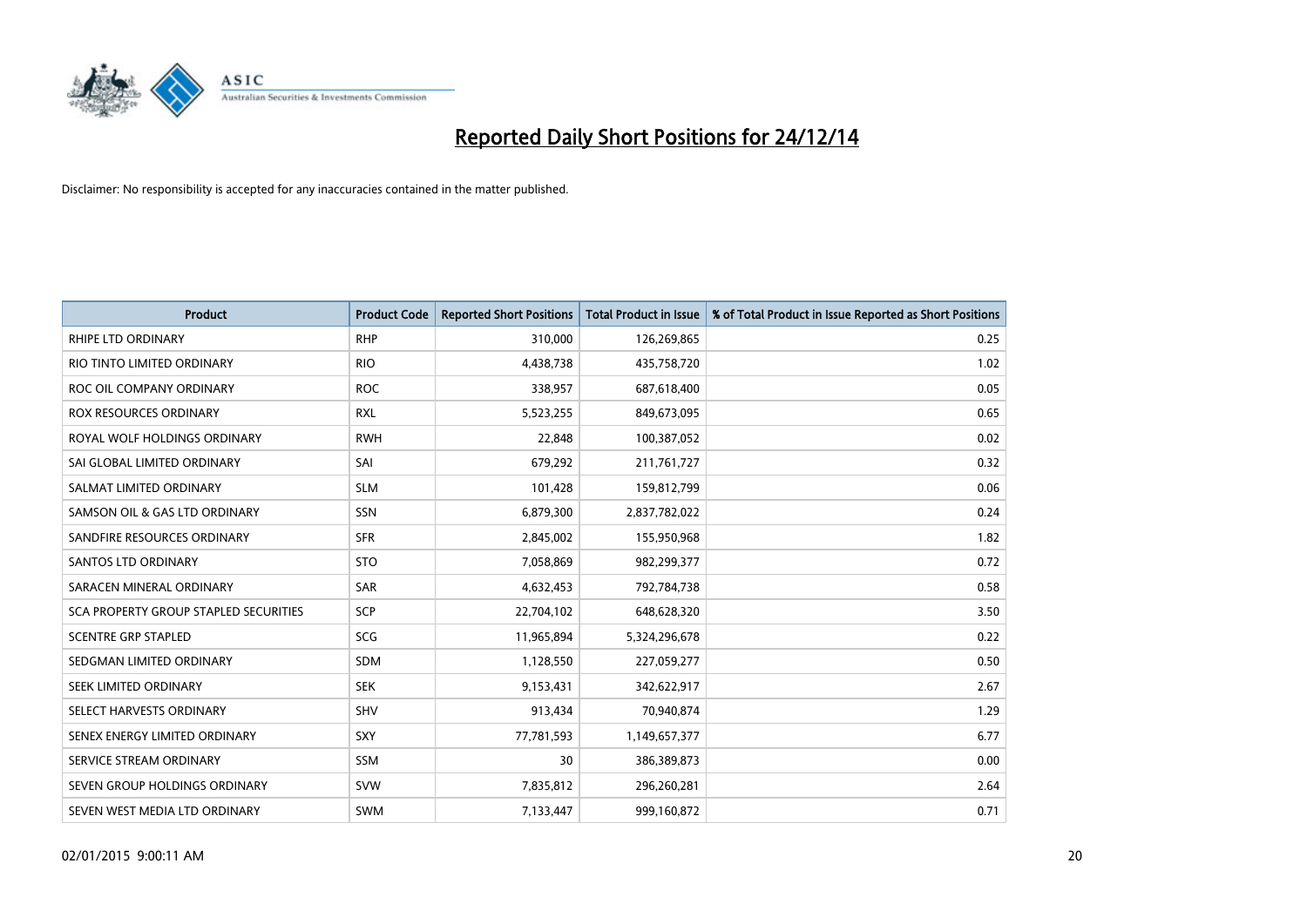

| <b>Product</b>                           | <b>Product Code</b> | <b>Reported Short Positions</b> | <b>Total Product in Issue</b> | % of Total Product in Issue Reported as Short Positions |
|------------------------------------------|---------------------|---------------------------------|-------------------------------|---------------------------------------------------------|
| SEYMOUR WHYTE LTD ORDINARY               | SWL                 | 40,208                          | 87,647,595                    | 0.05                                                    |
| SG FLEET GROUP LTD ORDINARY              | SGF                 | 566,014                         | 242,691,826                   | 0.23                                                    |
| SHINE CORPORATE ORDINARY                 | SHJ                 | 79,737                          | 172,400,081                   | 0.05                                                    |
| SIGMA PHARMACEUTICAL ORDINARY            | <b>SIP</b>          | 19,997,570                      | 1,108,086,575                 | 1.80                                                    |
| SILEX SYSTEMS ORDINARY                   | <b>SLX</b>          | 7,256,758                       | 170,467,339                   | 4.26                                                    |
| SILVER CHEF LIMITED ORDINARY             | SIV                 | 767                             | 29,640,865                    | 0.00                                                    |
| SILVER LAKE RESOURCE ORDINARY            | <b>SLR</b>          | 17,562,997                      | 503,233,971                   | 3.49                                                    |
| SIMONDS GRP LTD ORDINARY                 | <b>SIO</b>          | 656,557                         | 151,412,268                   | 0.43                                                    |
| SIMS METAL MGMT LTD ORDINARY             | SGM                 | 17,055,759                      | 204,691,883                   | 8.33                                                    |
| SINGAPORE TELECOMM. CHESS DEPOSITARY INT | SGT                 | 751,554                         | 124,214,351                   | 0.61                                                    |
| SINO GAS ENERGY ORDINARY                 | <b>SEH</b>          | 9,012,147                       | 1,542,672,358                 | 0.58                                                    |
| SIRIUS RESOURCES NL ORDINARY             | <b>SIR</b>          | 15,831,688                      | 341,438,269                   | 4.64                                                    |
| SIRTEX MEDICAL ORDINARY                  | <b>SRX</b>          | 241,655                         | 56,530,231                    | 0.43                                                    |
| SKILLED GROUP LTD ORDINARY               | <b>SKE</b>          | 6,859,343                       | 235,753,791                   | 2.91                                                    |
| <b>SKY NETWORK ORDINARY</b>              | <b>SKT</b>          | 11,437,815                      | 389,139,785                   | 2.94                                                    |
| SKYCITY ENT GRP LTD ORDINARY             | <b>SKC</b>          | 8,550,806                       | 587,472,741                   | 1.46                                                    |
| <b>SLATER &amp; GORDON ORDINARY</b>      | SGH                 | 4,480,011                       | 208,695,621                   | 2.15                                                    |
| SMS MANAGEMENT, ORDINARY                 | <b>SMX</b>          | 1,038,771                       | 69,388,600                    | 1.50                                                    |
| SONIC HEALTHCARE ORDINARY                | <b>SHL</b>          | 2,544,413                       | 401,401,556                   | 0.63                                                    |
| SOUL PATTINSON (W.H) ORDINARY            | SOL                 | 32,821                          | 239,395,320                   | 0.01                                                    |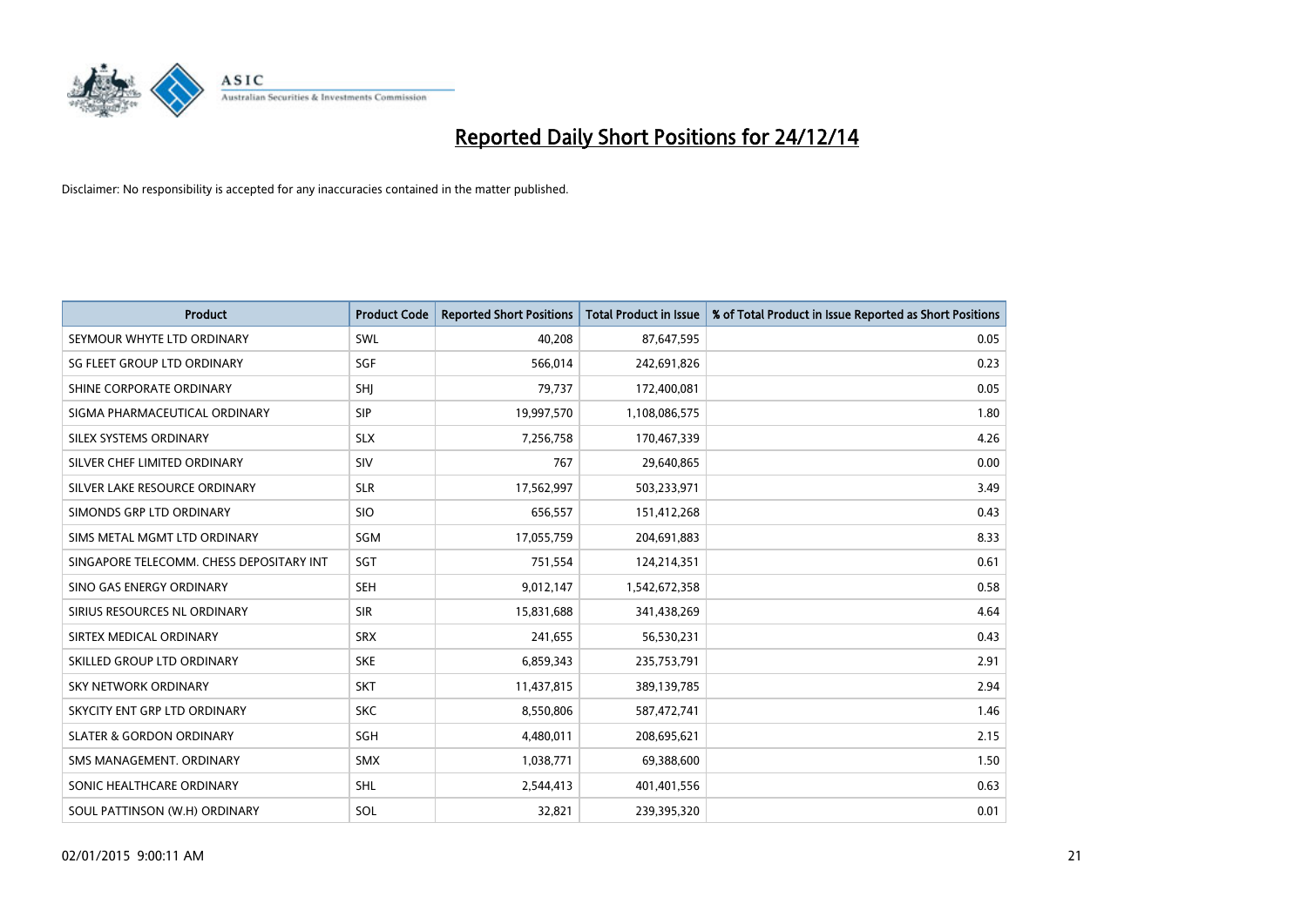

| <b>Product</b>                           | <b>Product Code</b> | <b>Reported Short Positions</b> | <b>Total Product in Issue</b> | % of Total Product in Issue Reported as Short Positions |
|------------------------------------------|---------------------|---------------------------------|-------------------------------|---------------------------------------------------------|
| SPARK INFRASTRUCTURE STAPLED US PROHIBT. | SKI                 | 17,957,919                      | 1,466,360,128                 | 1.22                                                    |
| SPARK NEW ZEALAND ORDINARY               | <b>SPK</b>          | 9,442,031                       | 1,834,775,347                 | 0.51                                                    |
| SPDR 200 FUND ETF UNITS                  | <b>STW</b>          | 22,034                          | 47,946,865                    | 0.05                                                    |
| SPECIALTY FASHION ORDINARY               | <b>SFH</b>          | 31,994                          | 192,236,121                   | 0.02                                                    |
| SPOTLESS GRP HLD LTD ORDINARY            | <b>SPO</b>          | 30,309,371                      | 1,098,290,178                 | 2.76                                                    |
| ST BARBARA LIMITED ORDINARY              | <b>SBM</b>          | 9,776,171                       | 495,102,525                   | 1.97                                                    |
| STARPHARMA HOLDINGS ORDINARY             | <b>SPL</b>          | 8,892,212                       | 319,058,325                   | 2.79                                                    |
| STEADFAST GROUP LTD ORDINARY             | <b>SDF</b>          | 17,934,401                      | 503,352,992                   | 3.56                                                    |
| STHN CROSS MEDIA ORDINARY                | SXL                 | 39,028,740                      | 731,319,622                   | 5.34                                                    |
| STOCKLAND UNITS/ORD STAPLED              | SGP                 | 6,607,259                       | 2,348,746,744                 | 0.28                                                    |
| STRAITS RES LTD. ORDINARY                | SRO                 | 20,212                          | 1,217,730,293                 | 0.00                                                    |
| STW COMMUNICATIONS ORDINARY              | SGN                 | 5,520,223                       | 409,699,000                   | 1.35                                                    |
| SUNCORP GROUP LTD ORDINARY               | <b>SUN</b>          | 4,406,969                       | 1,286,600,980                 | 0.34                                                    |
| SUNDANCE ENERGY ORDINARY                 | <b>SEA</b>          | 2,457,972                       | 549,295,839                   | 0.45                                                    |
| SUNDANCE RESOURCES ORDINARY              | SDL                 | 65,040,394                      | 3,082,028,456                 | 2.11                                                    |
| SUNLAND GROUP LTD ORDINARY               | <b>SDG</b>          | 125,219                         | 181,710,087                   | 0.07                                                    |
| SUPER RET REP LTD ORDINARY               | SUL                 | 19,399,380                      | 197,030,571                   | 9.85                                                    |
| SWICK MINING ORDINARY                    | <b>SWK</b>          | 50.000                          | 217,643,703                   | 0.02                                                    |
| SYD AIRPORT STAPLED US PROHIBIT.         | <b>SYD</b>          | 35,374,590                      | 2,216,216,041                 | 1.60                                                    |
| SYRAH RESOURCES ORDINARY                 | <b>SYR</b>          | 5,803,528                       | 164,135,076                   | 3.54                                                    |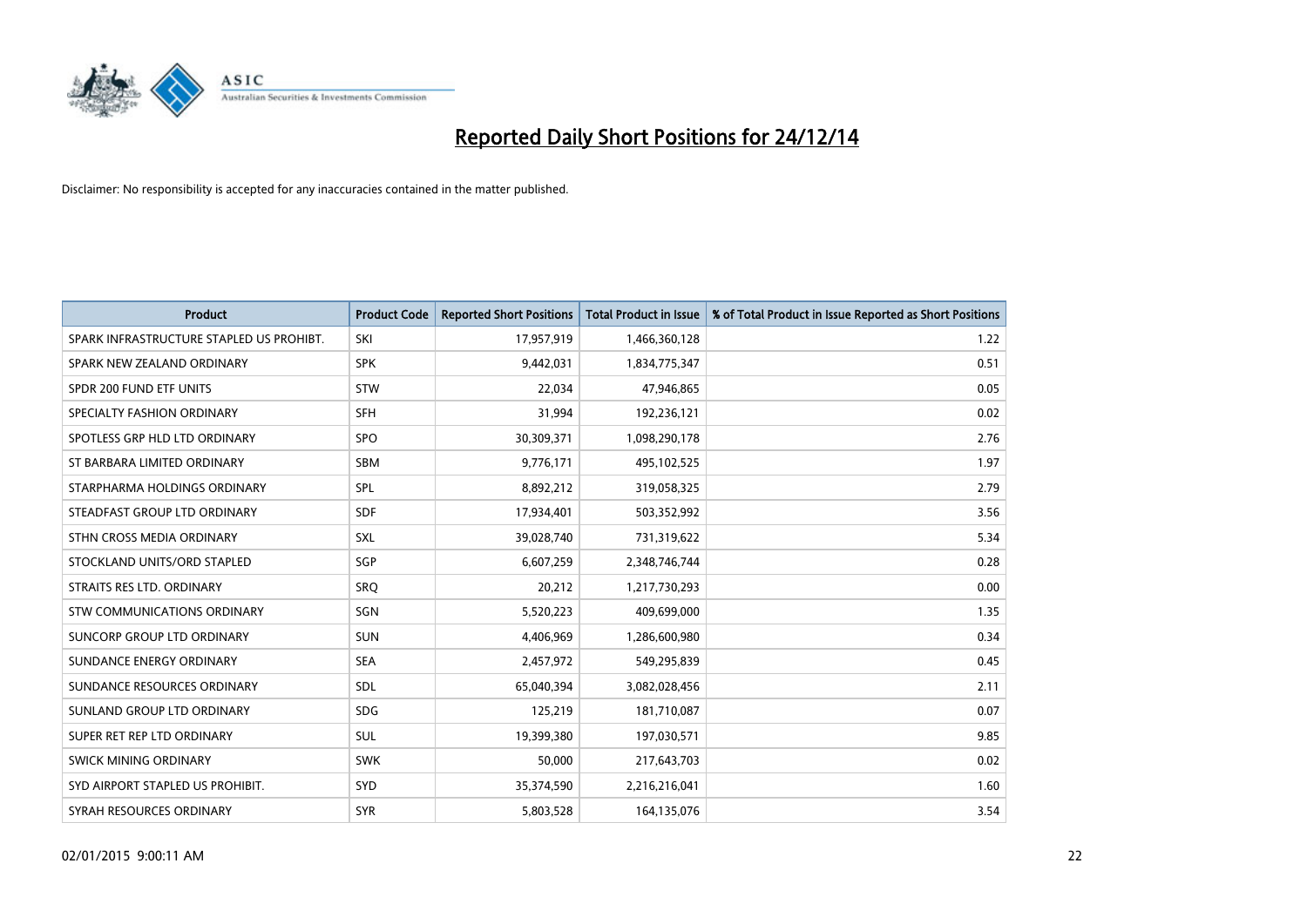

| <b>Product</b>                     | <b>Product Code</b> | <b>Reported Short Positions</b> | <b>Total Product in Issue</b> | % of Total Product in Issue Reported as Short Positions |
|------------------------------------|---------------------|---------------------------------|-------------------------------|---------------------------------------------------------|
| TABCORP HOLDINGS LTD ORDINARY      | <b>TAH</b>          | 14,638,904                      | 765,652,364                   | 1.91                                                    |
| TAP OIL LIMITED ORDINARY           | <b>TAP</b>          | 111,107                         | 243,186,639                   | 0.05                                                    |
| TASSAL GROUP LIMITED ORDINARY      | <b>TGR</b>          | 53,867                          | 146,897,115                   | 0.04                                                    |
| <b>TATTS GROUP LTD ORDINARY</b>    | <b>TTS</b>          | 23,680,281                      | 1,445,759,948                 | 1.64                                                    |
| <b>TECHNOLOGY ONE ORDINARY</b>     | <b>TNE</b>          | 3,373,962                       | 309,104,455                   | 1.09                                                    |
| TELSTRA CORPORATION, ORDINARY      | <b>TLS</b>          | 66,627,275                      | 12,225,655,836                | 0.54                                                    |
| TEN NETWORK HOLDINGS ORDINARY      | <b>TEN</b>          | 136,744,956                     | 2,630,984,596                 | 5.20                                                    |
| TERANGA GOLD CORP CDI 1:1          | <b>TGZ</b>          | 1,375                           | 73,048,329                    | 0.00                                                    |
| TFS CORPORATION LTD ORDINARY       | <b>TFC</b>          | 9,590,036                       | 326,983,445                   | 2.93                                                    |
| THE PAS GROUP LTD ORDINARY         | <b>PGR</b>          | 9,343                           | 136,690,860                   | 0.01                                                    |
| THE REJECT SHOP ORDINARY           | <b>TRS</b>          | 2,004,206                       | 28,844,648                    | 6.95                                                    |
| THINK CHILDCARE EDU ORDINARY       | <b>TNK</b>          | 500,000                         | 39,600,000                    | 1.26                                                    |
| THORN GROUP LIMITED ORDINARY       | <b>TGA</b>          | 372,869                         | 150,634,985                   | 0.25                                                    |
| <b>TIGER RESOURCES ORDINARY</b>    | <b>TGS</b>          | 6,204,820                       | 1,143,541,406                 | 0.54                                                    |
| TOLL HOLDINGS LTD ORDINARY         | <b>TOL</b>          | 28,100,443                      | 717,437,878                   | 3.92                                                    |
| TORO ENERGY LIMITED ORDINARY       | <b>TOE</b>          | 33,202                          | 1,629,839,416                 | 0.00                                                    |
| TOWER LIMITED ORDINARY             | <b>TWR</b>          | 1,000                           | 178,145,130                   | 0.00                                                    |
| <b>TOX FREE SOLUTIONS ORDINARY</b> | <b>TOX</b>          | 2,078,859                       | 133,752,359                   | 1.55                                                    |
| TPG TELECOM LIMITED ORDINARY       | <b>TPM</b>          | 13,144,540                      | 793,808,141                   | 1.66                                                    |
| TRADE ME GROUP ORDINARY            | <b>TME</b>          | 5,527,878                       | 396,830,595                   | 1.39                                                    |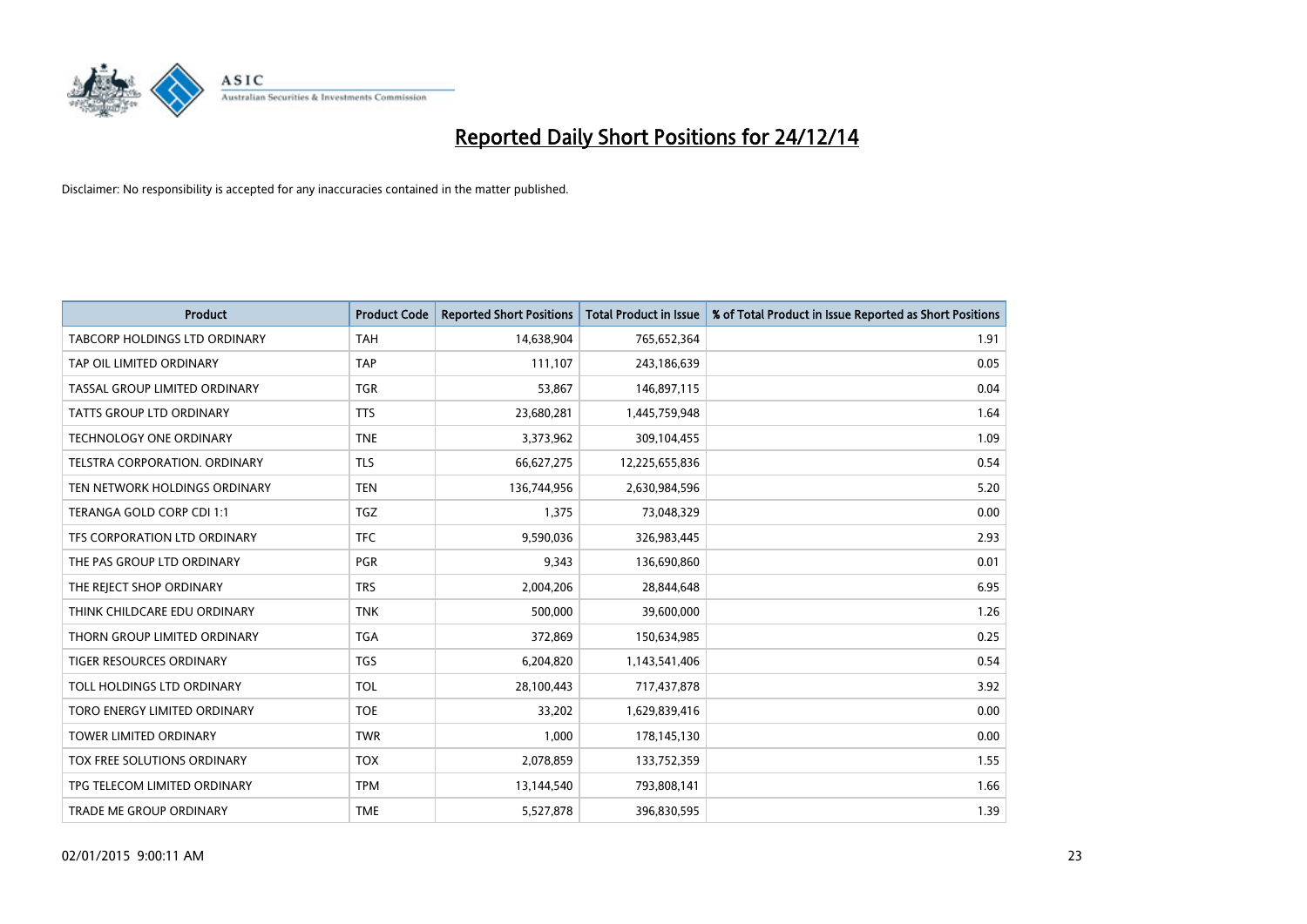

| <b>Product</b>                       | <b>Product Code</b> | <b>Reported Short Positions</b> | <b>Total Product in Issue</b> | % of Total Product in Issue Reported as Short Positions |
|--------------------------------------|---------------------|---------------------------------|-------------------------------|---------------------------------------------------------|
| <b>TRANSFIELD SERVICES ORDINARY</b>  | <b>TSE</b>          | 5,308,009                       | 512,457,716                   | 1.04                                                    |
| TRANSPACIFIC INDUST. ORDINARY        | <b>TPI</b>          | 72,869,504                      | 1,579,648,778                 | 4.61                                                    |
| TRANSURBAN GROUP TRIPLE STAPLED SEC. | TCL                 | 11,134,557                      | 1,906,390,878                 | 0.58                                                    |
| TREASURY WINE ESTATE ORDINARY        | <b>TWE</b>          | 12,517,628                      | 651,261,403                   | 1.92                                                    |
| TROY RESOURCES LTD ORDINARY          | <b>TRY</b>          | 3,323,891                       | 195,265,161                   | 1.70                                                    |
| UGL LIMITED ORDINARY                 | UGL                 | 19,857,204                      | 166,511,240                   | 11.93                                                   |
| UNILIFE CORPORATION CDI 6:1          | <b>UNS</b>          | 96,840                          | 275,307,258                   | 0.04                                                    |
| UNITY MINING LTD ORDINARY            | <b>UML</b>          | 319,871                         | 1,133,122,711                 | 0.03                                                    |
| UXC LIMITED ORDINARY                 | <b>UXC</b>          | 1,754,746                       | 331,468,991                   | 0.53                                                    |
| <b>VEDA GROUP LTD ORDINARY</b>       | <b>VED</b>          | 12,325,223                      | 842,055,406                   | 1.46                                                    |
| <b>VENTURE MINERALS ORDINARY</b>     | <b>VMS</b>          | 238,000                         | 287,320,170                   | 0.08                                                    |
| VILLAGE ROADSHOW LTD ORDINARY        | <b>VRL</b>          | 927,973                         | 159,515,151                   | 0.58                                                    |
| <b>VIRGIN AUS HLDG LTD ORDINARY</b>  | <b>VAH</b>          | 38,596,973                      | 3,524,912,131                 | 1.09                                                    |
| <b>VIRTUS HEALTH LTD ORDINARY</b>    | <b>VRT</b>          | 5,313,737                       | 79,885,938                    | 6.65                                                    |
| VISION EYE INSTITUTE ORDINARY        | <b>VEI</b>          | 1,586,666                       | 178,873,554                   | 0.89                                                    |
| <b>VOCATION LTD ORDINARY</b>         | <b>VET</b>          | 10,965,415                      | 230,000,000                   | 4.77                                                    |
| <b>VOCUS COMMS LTD ORDINARY</b>      | VOC                 | 1,451,215                       | 104,824,684                   | 1.38                                                    |
| WAM CAPITAL LIMITED ORDINARY         | <b>WAM</b>          | 171                             | 345,405,201                   | 0.00                                                    |
| WARRNAMBOOL CHEESE ORDINARY          | <b>WCB</b>          | 19                              | 56,098,797                    | 0.00                                                    |
| <b>WATPAC LIMITED ORDINARY</b>       | <b>WTP</b>          | 2,263,708                       | 189,258,397                   | 1.20                                                    |